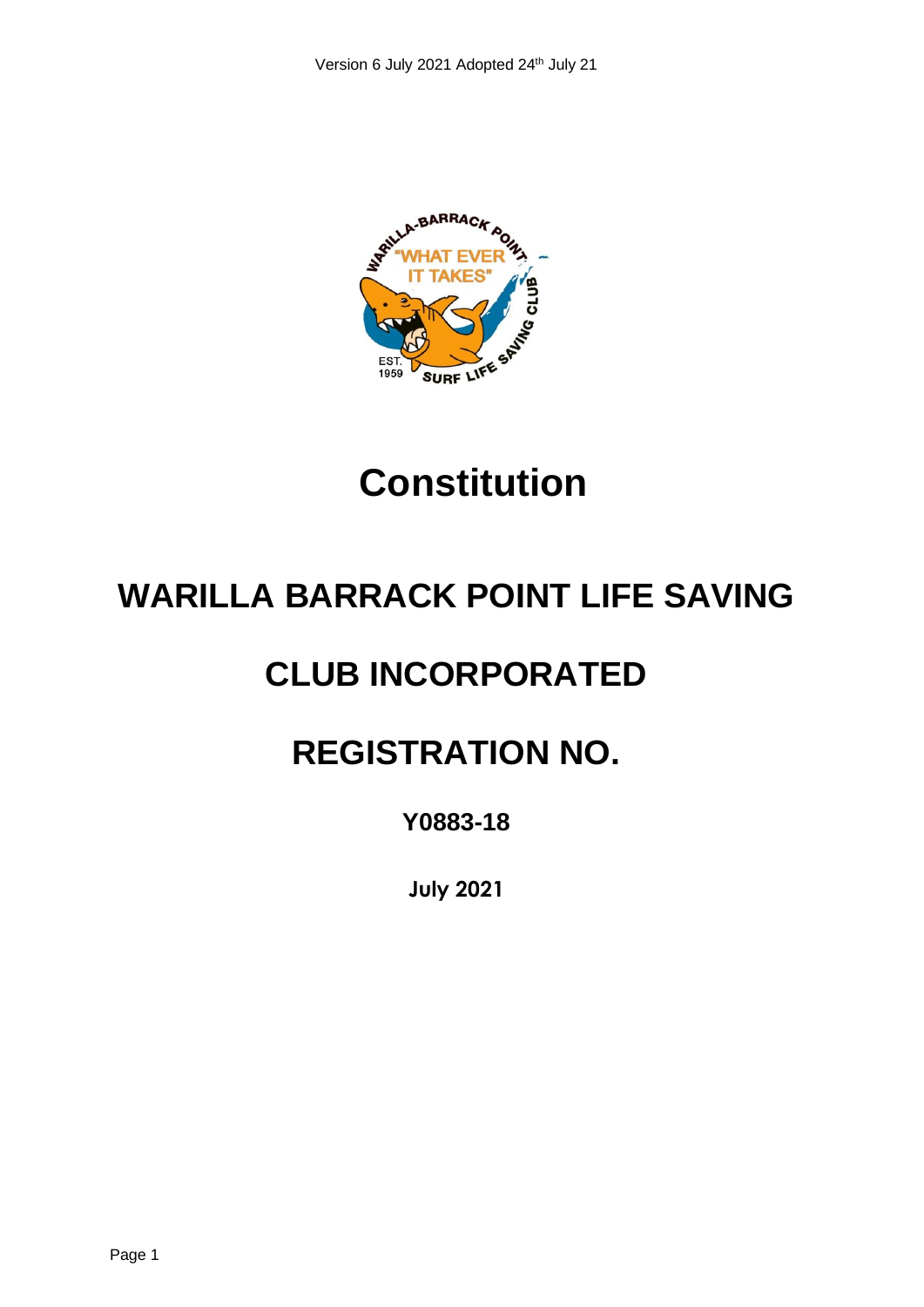# Version 6 July 2021 Adopted 24<sup>th</sup> July 21

Record of amendments to constitution

| <b>Date Amended</b> | Details of amendment – section, clause etc                                                |  |  |  |  |
|---------------------|-------------------------------------------------------------------------------------------|--|--|--|--|
| <b>July 2010</b>    | Add Senior Registrar to Part 4 and include section in job description                     |  |  |  |  |
|                     | Various typing/grammar updates to document                                                |  |  |  |  |
| May 2011            | Amend title of Liquor Gaming & Racing Department                                          |  |  |  |  |
|                     | Minor typing changes                                                                      |  |  |  |  |
|                     | New or amended membership classification for Warilla Oldies                               |  |  |  |  |
|                     | Insertion of category & function of the Warilla Oldies under membership                   |  |  |  |  |
|                     | Changes to details for Junior members, includes $5 & 6$ year age groups                   |  |  |  |  |
| May 2013            | Change to Management structure – Social Coord now part of Mgt Committee                   |  |  |  |  |
| May 2013            | Revised roles and clarification of positions $\&$ reporting                               |  |  |  |  |
| May 2013            | Total review of content, referred to draft SLSA Constitution developed by Lander & Rogers |  |  |  |  |
|                     | and updated this constitution to reflect some of the changes                              |  |  |  |  |
| May 2013            | Revised duties Public Officer to reflect Dept Fair Trading guidelines                     |  |  |  |  |
| October 2013        | Final review and adoption at Special General meeting                                      |  |  |  |  |
| June/July 2015      | Review and update grammar, terminology, banking details                                   |  |  |  |  |
| June/July 2017      | Review management structure and update to member classification                           |  |  |  |  |
| <b>July 2021</b>    | Version 5 V2 update details and make changes to committee structure                       |  |  |  |  |
|                     |                                                                                           |  |  |  |  |
|                     |                                                                                           |  |  |  |  |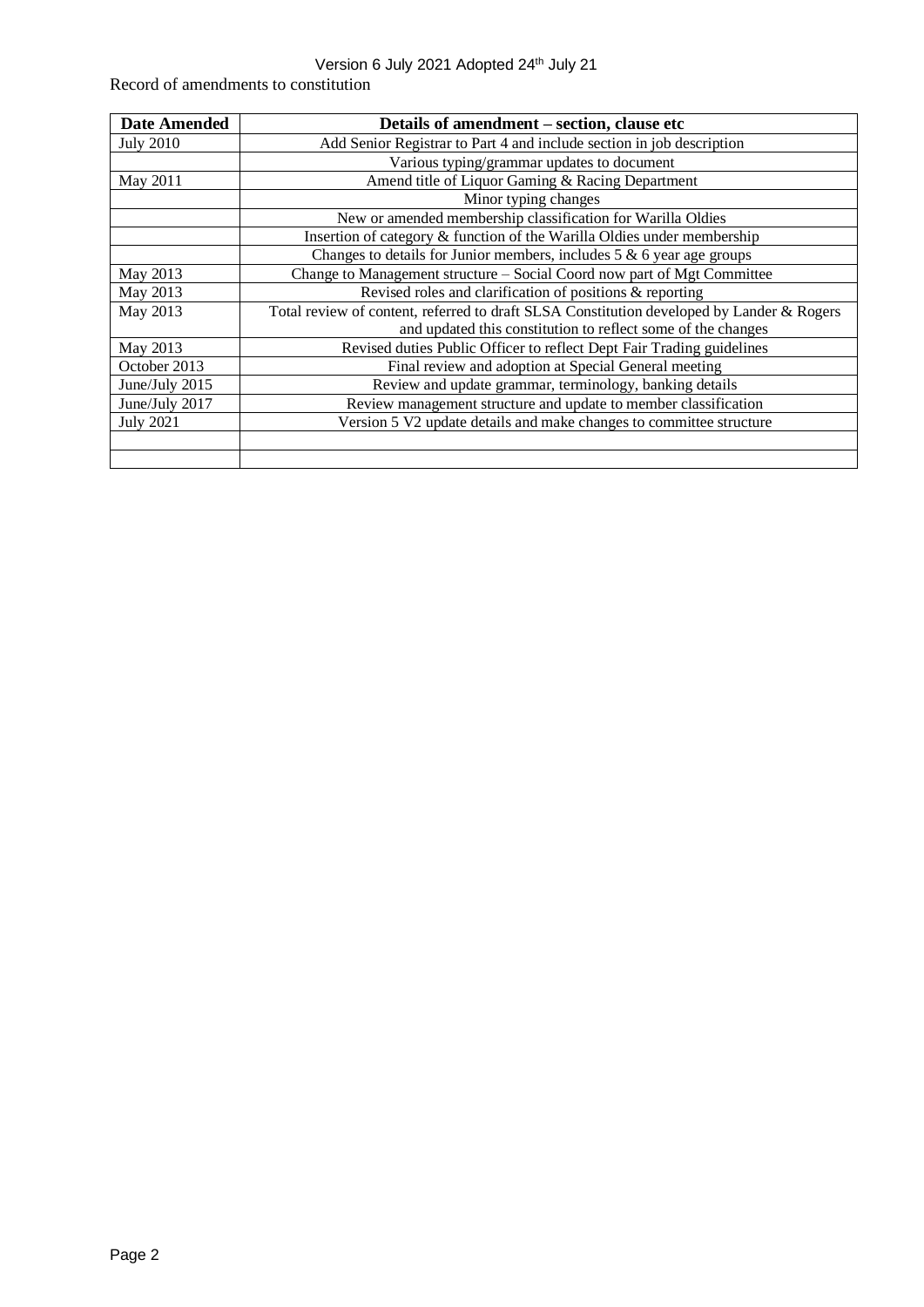# **CONTENTS**

# **PART 1 - PRELIMINARY**

| Content list<br>3<br><b>NAME</b><br>5<br>1)<br>5<br>OBJECTS OF WARILLA BARRACK POINT SLSC CLUB Inc.<br>2)<br>5<br>3)<br>CONSTITUITION OF THE CLUB<br>4)<br>POWERS OF THE COMMITTEE<br>6<br>5)<br>DEFINITIONS & INTERPRETATION<br>6<br>WARILLA BARRACK POINT SLSC COLOURS<br>7<br>6)<br>AFFILLIATON OF WARILA BARRACK POINT SLSC INC<br>7<br>7)<br>8)<br>7<br><b>BOUNDARIES</b><br><b>SEASON</b><br>$\tau$<br>9)<br><b>PART 2 - MEMBERSHIPS</b><br>7<br>10)<br>MEMBERSHIP - CATEGORIES<br><b>LIFE MEMBERSHIP</b><br>9<br>11)<br>12)<br><b>EFFECT OF MEMBERSHIP</b><br>13)<br>APPLICATION FOR MEMBERSHIP<br>DISCRETION TO ACCEPT OR REJECT<br>14)<br>15)<br><b>REAPPLICATION</b><br>DISCONTINUANCE OF MEMBERSHIP<br>16)<br><b>DISCIPLINE OF MEMBERS</b><br>17)<br><b>PART 3 - MEETINGS &amp; NOTICE of MEETINGS</b><br>18)<br>ANNUAL GENERAL MEETING<br>19)<br>SPECIAL GENERAL MEETING<br>20)<br><b>COMMITTEE MEETINGS</b><br>METHOD OF VOTING AT MEETINGS<br>21)<br>22)<br>NOMINATION FOR ELECTION TO THE COMMITTEE<br>23)<br><b>CHAIRMAN'S DECLARATION</b><br>NOTICES OF MOTION<br>24)<br><b>RECISSION OF RESOLUTIONS</b><br>25)<br><b>PART 4 - COMMITTEES</b><br><b>EXECUTIVE COMMITTEE</b><br>26)<br>27)<br>COMMITTEE (MANAGEMENT)<br>28)<br>ROLE OF THE COMMITTEE<br>29)<br>POSITIONS - APPOINTMENT BY COMMITTEE<br>30)<br>JUNIOR ACTIVITIES COMMITTEE<br>31)<br>LIFE MEMBERSHIP SUB COMMITTEE<br>32)<br><b>JUDICIARY COMMITTEE</b><br>33)<br><b>CONFLICT OF INTEREST BY MEMBERS</b><br>REMOVAL OF COMMITTEE MEMBERS<br>34)<br><b>PART 5 - FINANCE AND PROPERTY</b><br><b>SUBSCRIPTIONS AND FEES</b><br>35)<br>36)<br><b>FINANCE</b><br>37)<br><b>CLUB FUNDS</b><br>38)<br>DEPARTMENT OF GAMING & RACING |     | Amendment history     | $\overline{2}$                                     |
|-------------------------------------------------------------------------------------------------------------------------------------------------------------------------------------------------------------------------------------------------------------------------------------------------------------------------------------------------------------------------------------------------------------------------------------------------------------------------------------------------------------------------------------------------------------------------------------------------------------------------------------------------------------------------------------------------------------------------------------------------------------------------------------------------------------------------------------------------------------------------------------------------------------------------------------------------------------------------------------------------------------------------------------------------------------------------------------------------------------------------------------------------------------------------------------------------------------------------------------------------------------------------------------------------------------------------------------------------------------------------------------------------------------------------------------------------------------------------------------------------------------------------------------------------------------------------------------------------------------------------------------------------------------------------------------------------------------|-----|-----------------------|----------------------------------------------------|
|                                                                                                                                                                                                                                                                                                                                                                                                                                                                                                                                                                                                                                                                                                                                                                                                                                                                                                                                                                                                                                                                                                                                                                                                                                                                                                                                                                                                                                                                                                                                                                                                                                                                                                             |     |                       |                                                    |
|                                                                                                                                                                                                                                                                                                                                                                                                                                                                                                                                                                                                                                                                                                                                                                                                                                                                                                                                                                                                                                                                                                                                                                                                                                                                                                                                                                                                                                                                                                                                                                                                                                                                                                             |     |                       |                                                    |
|                                                                                                                                                                                                                                                                                                                                                                                                                                                                                                                                                                                                                                                                                                                                                                                                                                                                                                                                                                                                                                                                                                                                                                                                                                                                                                                                                                                                                                                                                                                                                                                                                                                                                                             |     |                       |                                                    |
|                                                                                                                                                                                                                                                                                                                                                                                                                                                                                                                                                                                                                                                                                                                                                                                                                                                                                                                                                                                                                                                                                                                                                                                                                                                                                                                                                                                                                                                                                                                                                                                                                                                                                                             |     |                       | 10<br>10<br>10<br>10<br>11<br>11                   |
|                                                                                                                                                                                                                                                                                                                                                                                                                                                                                                                                                                                                                                                                                                                                                                                                                                                                                                                                                                                                                                                                                                                                                                                                                                                                                                                                                                                                                                                                                                                                                                                                                                                                                                             |     |                       |                                                    |
|                                                                                                                                                                                                                                                                                                                                                                                                                                                                                                                                                                                                                                                                                                                                                                                                                                                                                                                                                                                                                                                                                                                                                                                                                                                                                                                                                                                                                                                                                                                                                                                                                                                                                                             |     |                       | 12<br>12<br>12<br>13<br>13<br>14<br>14<br>14       |
|                                                                                                                                                                                                                                                                                                                                                                                                                                                                                                                                                                                                                                                                                                                                                                                                                                                                                                                                                                                                                                                                                                                                                                                                                                                                                                                                                                                                                                                                                                                                                                                                                                                                                                             |     |                       |                                                    |
|                                                                                                                                                                                                                                                                                                                                                                                                                                                                                                                                                                                                                                                                                                                                                                                                                                                                                                                                                                                                                                                                                                                                                                                                                                                                                                                                                                                                                                                                                                                                                                                                                                                                                                             |     |                       | 14<br>14<br>15<br>15<br>16<br>16<br>17<br>17<br>17 |
|                                                                                                                                                                                                                                                                                                                                                                                                                                                                                                                                                                                                                                                                                                                                                                                                                                                                                                                                                                                                                                                                                                                                                                                                                                                                                                                                                                                                                                                                                                                                                                                                                                                                                                             |     |                       |                                                    |
|                                                                                                                                                                                                                                                                                                                                                                                                                                                                                                                                                                                                                                                                                                                                                                                                                                                                                                                                                                                                                                                                                                                                                                                                                                                                                                                                                                                                                                                                                                                                                                                                                                                                                                             | 39) | <b>FINANCIAL YEAR</b> | 18<br>18<br>18<br>18<br>18                         |

40) AUDITOR AND INSPECTION OF BOOKS 19

| $\cdot$ . | The priority is the district of books         |    |
|-----------|-----------------------------------------------|----|
| 41)       | ANNUAL REPORT AND AUDITED FINANCIAL STATEMENT |    |
| 42)       | CLUB PROPERTY                                 | 20 |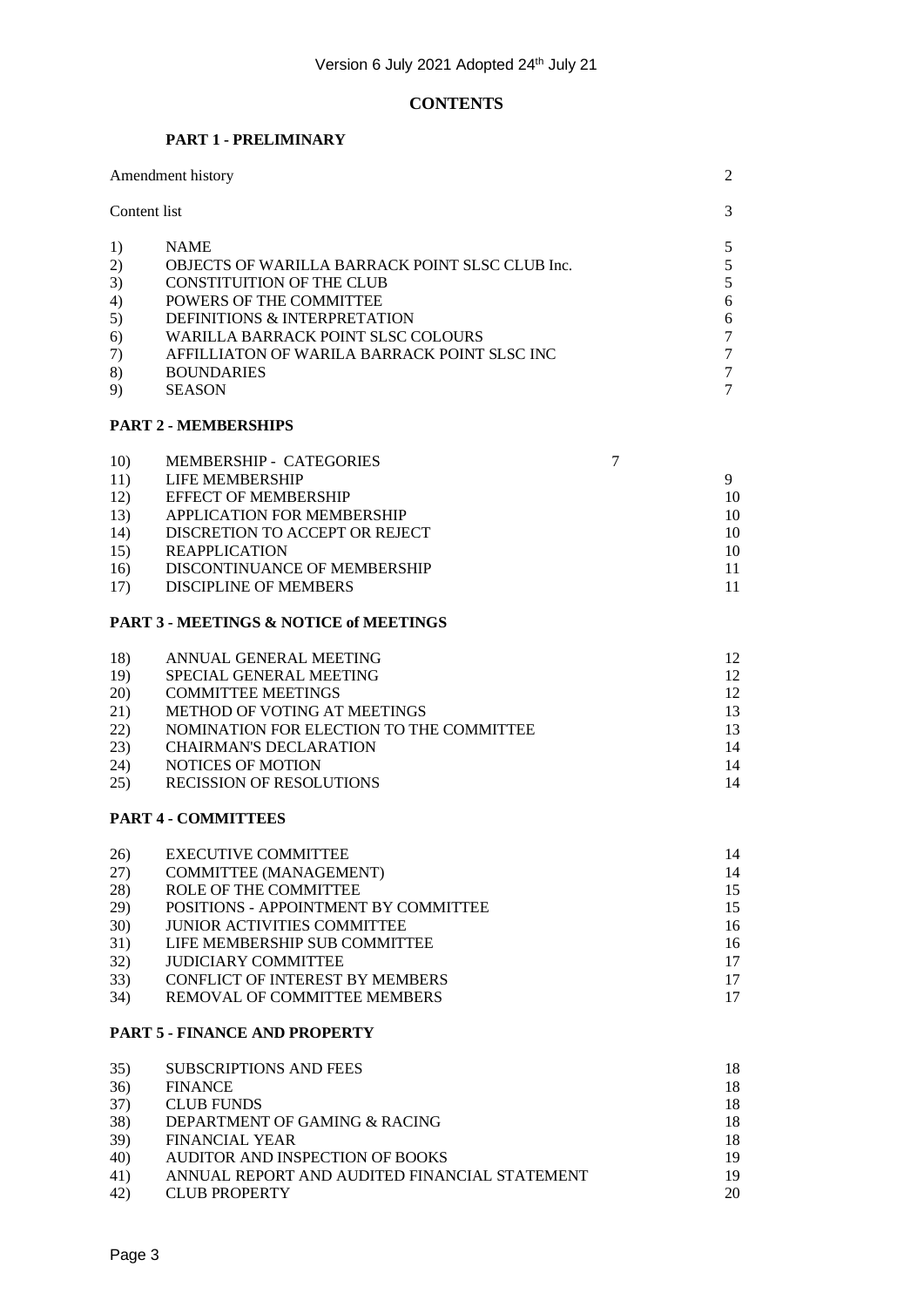|                                               | <b>PART 6 - MISCELLANEOUS</b>                                                                                                                                                                                             |                                        |  |
|-----------------------------------------------|---------------------------------------------------------------------------------------------------------------------------------------------------------------------------------------------------------------------------|----------------------------------------|--|
| 43)<br>44)<br>45)<br>46)<br>47)<br>48)<br>49) | ADDITION, ALTERATION OR AMENDMENT TO THE RULES<br>COPY OF THE CONSTITUTION<br><b>CLUB RULES AND POLICIES - BY LAWS</b><br>PUBLIC OFFICER<br>OFFICIAL CORRESPONDENCE<br>WINDING-UP PROVISO - DISSOLUTION<br>SAVING PROVISO | 20<br>20<br>20<br>20<br>21<br>21<br>21 |  |
|                                               | <b>PART 7 - ATTACHMENTS</b>                                                                                                                                                                                               |                                        |  |
|                                               | ROLES OF COMMITTEE MEMBERS AND OTHERS AS DETERMINED                                                                                                                                                                       | $22 - 24$                              |  |
| 25<br>LIST OF CLUB POLICIES & RULES           |                                                                                                                                                                                                                           |                                        |  |
|                                               | LINK TO SLSA POLICIES & PROCEDURES to update                                                                                                                                                                              | $25 - 26$                              |  |
|                                               | ORDER OF BUSINESS FOR MEETINGS                                                                                                                                                                                            | 27                                     |  |
|                                               | <b>RULES OF DEBATE</b>                                                                                                                                                                                                    | 27                                     |  |
|                                               |                                                                                                                                                                                                                           |                                        |  |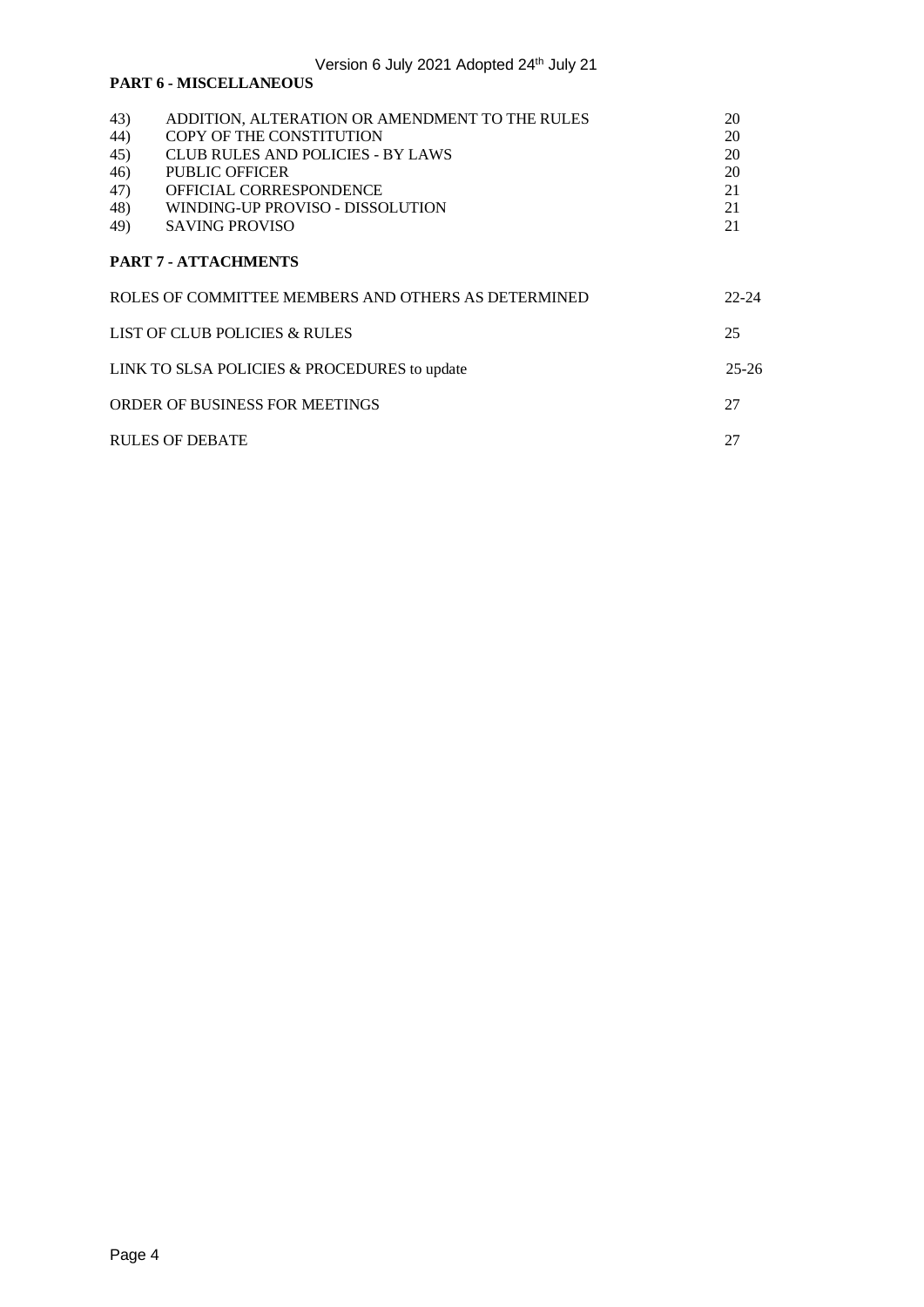# **WARILLA BARRACK POINT SLSC INC**

# **THE CONSTITUTION**

# **PART 1 PRELIMINARY**

# **NAME**

The name of the association is WARILLA BARRACK POINT SLSC Incorporated." The Club")

# **OBJECTS OF WARILLA BARRACK POINT SLSC Inc. Refer to Draft from SLSA**

The Club is a charitable community service-based institution. The objects for which the Club is established are to:

- be part of a single uniform entity through and by which surf lifesaving and the preservation of life in the aquatic environment can be conducted, encouraged, promoted, advanced and administered;
- Provide for the conduct, encouragement, promotion and administration of surf lifesaving throughout the Club
- ensure the maintenance and enhancement of the SLSNSW and surf lifesaving, its standards, quality and reputation for the benefit of the Members and surf lifesaving;
- at all times promote mutual trust and confidence between the SLSNSW and the Members in pursuit of these Objects;
- At all times act on behalf of and in the interest of the Members and surf lifesaving;
- conduct or commission research and development for improvements in methods of surf lifesaving and surf lifesaving equipment and in all ways to improve and safeguard the use of the aquatic environment
- use and protect the Intellectual Property
- apply the property and capacity of the Club towards the fulfilment and achievement of these Objects
- promote the involvement and influence of surf lifesaving standards, techniques, awards and education with bodies involved in aquatic life saving
- strive for Government, commercial and public recognition of SLSNSW as the authority on aquatic safety and management
- promulgate, and secure uniformity in such rules as may be necessary for the management and control of surf lifesaving and related activities and the preservation of life in the aquatic environment;
- further extend the operations and teachings of the SLSNSW at WBP SLSC
- further develop surf lifesaving into an organised institution and with these Objects in view, to foster volunteerism, regulate, organise and manage assessments, competitions, displays and other activities and to issue badges, medallions and certificates and award trophies to successful Members;
- review and/or determine any matters relating to surf lifesaving which may arise, or be referred to it, by any Member;
- pursue through itself or other such commercial arrangements, including sponsorship and marketing opportunities as are appropriate to further the interests of surf lifesaving in WBPSLSC
- formulate or adopt and implement appropriate policies, including in relation to sexual harassment, equal opportunity, equity, drugs in sport, health, safety, junior and senior programs, infectious diseases and such other matters as arise from time to time as issues to be addressed in surf lifesaving;
- represent the interests of its Members and of surf lifesaving generally in any appropriate forum
- have regard to the public interest in its operations:
- do all that is reasonably necessary to enable these Objects to be achieved and to enable the Members to receive the benefits which these Objects are intended to achieve;
- ensure that environmental considerations are taken into account in all surf lifesaving and related activities conducted by the Club
- promote the health and safety of Members and all other users of the aquatic environment;
- encourage Members to realise their potential and athletic abilities by extending to them the opportunity of education and participation in surf lifesaving competition and to award trophies and rewards to successful competitors;
- encourage and promote performance-enhancing drug free surf lifesaving competition;
- recommend and support awards to Members and others, in honourable public recognition of hard and meritorious rescues and actions deeds of exceptional bravery from time to time performed in the course of surf lifesaving and other distinguished services and acts;
- give, and seek where appropriate, recognition for Members to obtain awards or public recognition in fields of endeavour other than surf lifesaving;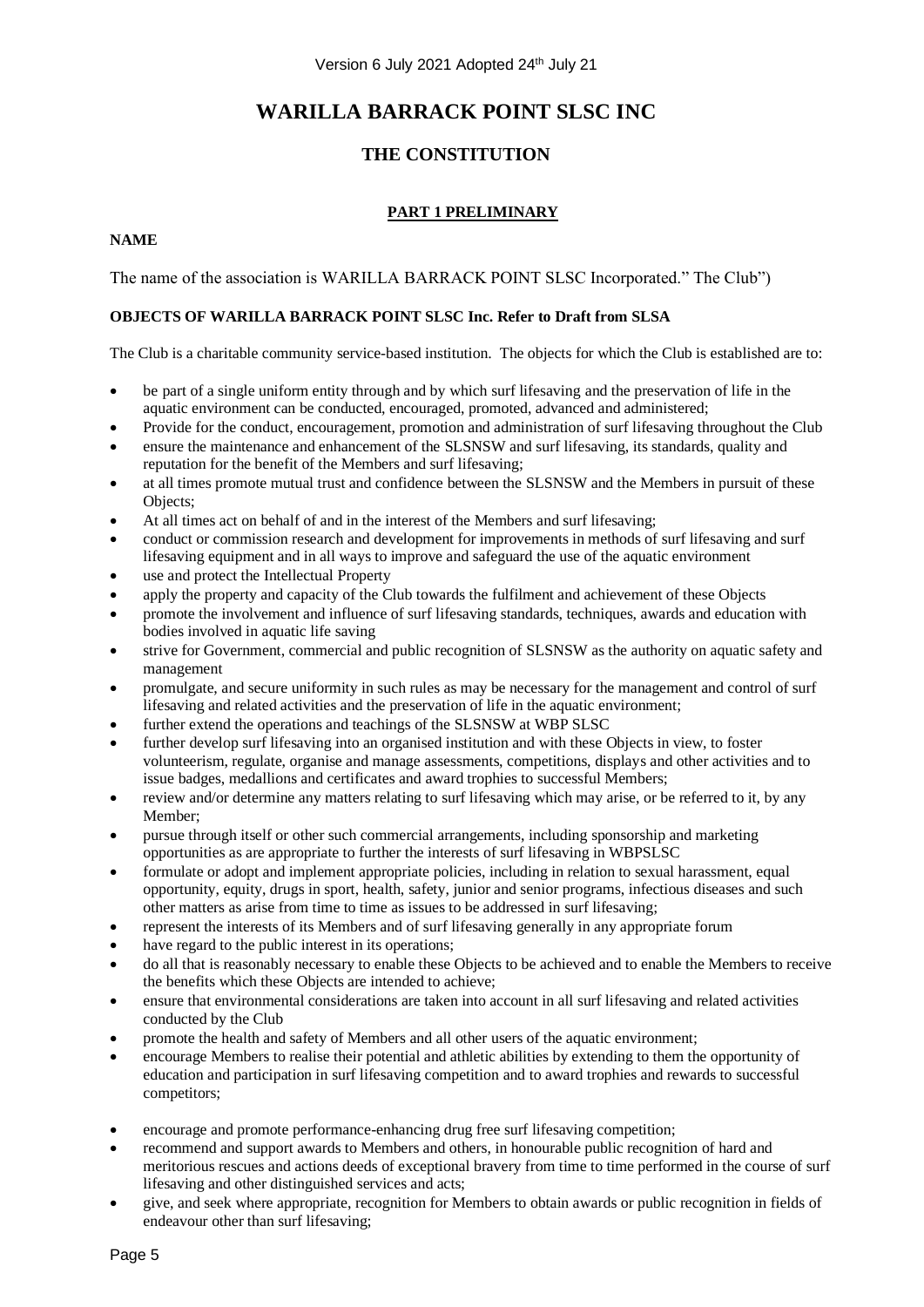- seek and obtain improved facilities for the enjoyment of the aquatic environment
- promote uniformity of laws for the control and regulation of the aquatic environment and to assist authorities in enforcing these laws;
- effect such purposes as may be necessary in the interests of surf lifesaving and the aquatic environment
- Affiliate and otherwise liaise with SLS South Coast Branch

## **Constitution**

# **Constitution of the Club**

The constituent documents of the Club will clearly reflect the objects of Surf Life Saving NSW and shall generally conform with the Surf Life Saving NSW Constitution, and at least to the extent of:

- (a) The objects of Surf Life Saving NSW;
- (b) The structure and membership categories of Surf Life Saving NSW;
- (c) Recognising SLSA as the national peak body for surf lifesaving in Australia,
- (d) Recognising Surf Life Saving NSW as the peak body for surf lifesaving in NSW
- (e) Recognising SLSA as the final arbiter on matters pertaining to surf lifesaving in Australia, including disciplinary proceedings;

## Effect of Membership

The Club and the Members acknowledge and agree:

- (a) that they are bound by this Constitution and that this Constitution operates to create uniformity in the way in which the Objects and surf lifesaving are to be conducted, promoted, encouraged, advanced and administered throughout WBPSLSC;
- (b) to ensure the maintenance and enhancement of surf lifesaving, its standards, quality and reputation for the benefit of the Members and surf lifesaving;
- (c) not to do or permit to be done any act or thing which might adversely affect or derogate from the standards, quality and reputation of surf lifesaving and its maintenance and enhancement;
- (d) to promote the economic and community services success, strength and stability of each other and to act interdependently with each other in pursuit of their respective objects;
- (e) to act in the interests of surf lifesaving and the Members;
- (f) where the committee considers or is advised that a Member has allegedly:
	- (i) breached, failed, refused or neglected to comply with a provision of this Constitution, the By-Laws, or any resolution or determination of the Committee; or
	- (ii) acted in a manner prejudicial to the Objects and interests of the Association and/or surf lifesaving; or

(iii) brought themselves, the Association, any Surf Life Saving Club or surf lifesaving into disrepute; the Committee may after allowing the Member a reasonable opportunity to explain, adjudicate and if necessary, penalise the Member with such penalty as it thinks appropriate. (Refer to Judiciary Committee)

# **POWERS OF THE MANAGEMENT COMMITTEE ("The COMMITTEE")**

Solely for furthering the objects set out above, the Committee has in addition to the powers and functions under the Act, the legal capacity and powers of a company as set out under section 124 of the corporations Act to:

- (a) Construct, maintain and alter any buildings, or works necessary or convenient for the objects of the Club;
- (b) Borrow and raise money in such manner as the Committee thinks fit;
- (c) Invest any monies of the Club, not immediately required for the objects of the Club, in such manner as may from time to time be determined by the Committee;
- (d) Take any gift of property whether subject to any special trust or not for any one or more of the objects of the Club;
- (e) Take such steps by personal or written appeals, public meetings or otherwise as may from time to time be deemed expedient for the purpose of procuring contributions to the funds of the Club in the form of donations, annual subscriptions or otherwise;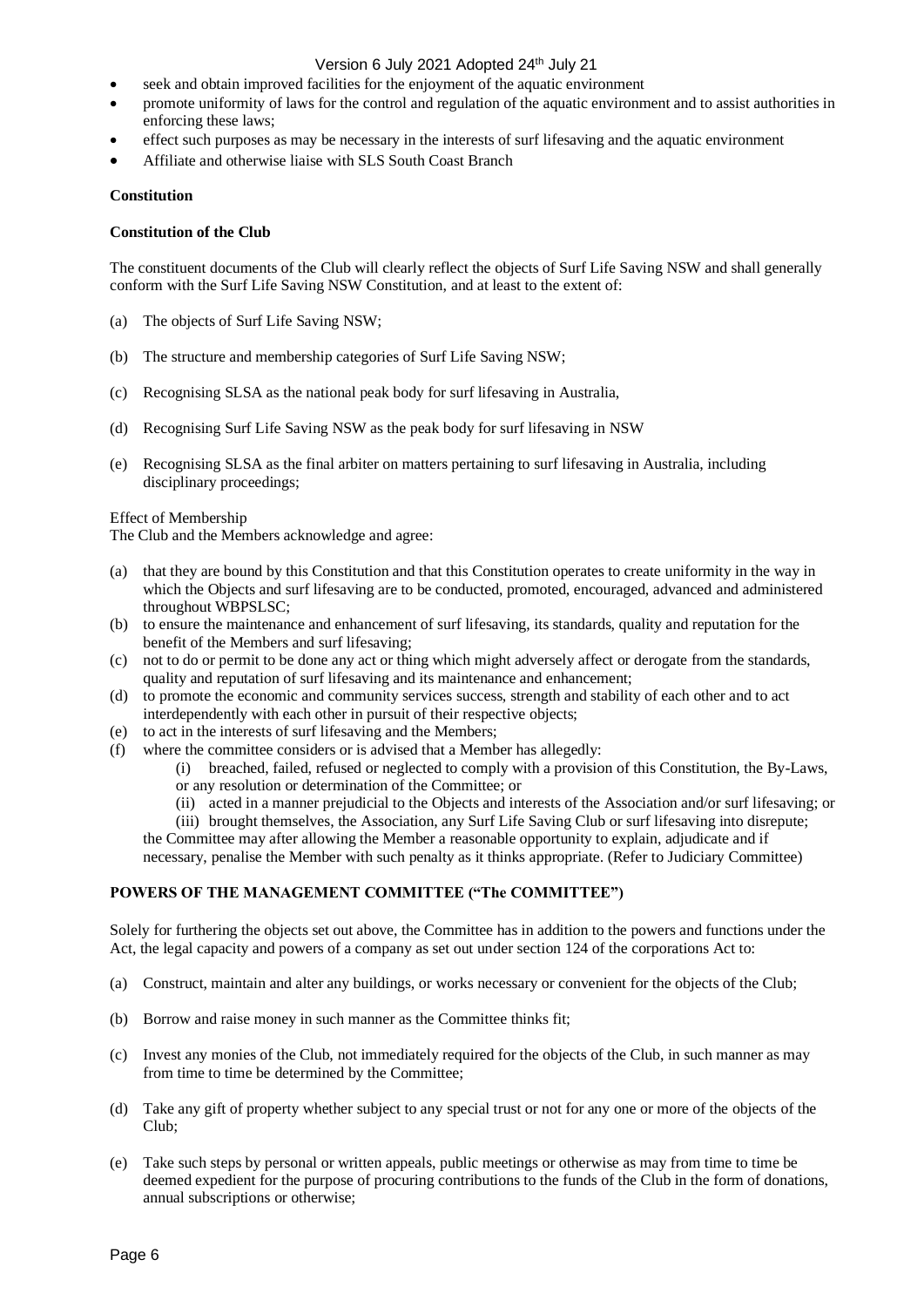- (f) Appoint, hire, employ, remove, replace or reinstate personnel for the carrying out of the objects of the Club and when necessary to pay them in return for services rendered to the Club, salaries, wages and gratuities;
- (g) Produce, develop, create, licence and otherwise exploit, use and protect Intellectual Property;
- (h) Establish and maintain corporate entities to carry on and conduct the business affairs and undertakings, or any aspect thereof of the Club and for that purpose, to utilise any of the assets of or held on behalf of the Club;

# **DEFINITIONS & INTERPRETATION**

In this Constitution unless the contrary intention appears:

- Constitution means the rules of Warilla Barrack Point SLSC Inc
- Regulations means any Regulations made from time to time by SLSA or SLSNSW
- Club means a surf lifesaving club (Warilla Barrack Point) which is an affiliated member of South Coast Branch SLSA
- Intellectual Property means all rights subsisting in copyright, trade names, trademarks, logos, designs, equipment, images (including photographs, videos or films) or service marks (whether registered or registrable) relating to WBPSLSC,
- Judiciary Committee means a committee appointed by the Executive committee from time to time.
- SLSA Regulations means any regulations made by SLSA from time to time.
- SLSA means Surf Life Saving Australia Limited.
- SLSNSW means the body recognised by SLSA as the body administering surf lifesaving in NSW
- Seal means the common seal of the Association
- Member means a member for the time being of the Warilla Barack Point SLSC.
- Law means the New South Wales Associations Incorporation Act (as amended).
- Words importing any gender shall include the other gender.
- Committee means management committee
- In writing means written letter or email/electronic communications

# **WARILLA BARRACK POINT COLOURS**

The Club's colours shall be dark grey, tangerine and white. The Club's Carnival costumes and badges shall be approved by the Committee.

# **AFFILLIATON OF WARILLA BARRACK POINT SLSC**

Subject to compliance with this Constitution, the State Centre constitution, and the SLSA constitution the Club shall continue to be recognised as a Member of South Coast Branch and shall administer surf lifesaving activities in the Warilla Barrack Point area in accordance with the Objects.

Warilla Barrack Point SLSC shall affiliate to and be a member of South Coast Branch SLSA.

# **BOUNDARIES**

The boundaries of Warilla Barrack Point SLSC shall be Barrack Point to the south and Windang Island to the north.

## **SEASON**

**The season shall be for such period of time of the year as defined by SLSNSW and/or Surf Life Saving South Coast Branch Inc.**

# **PART 2 - MEMBERSHIP**

## **MEMBERSHIP**

Note: LIABILITY OF MEMBERS The liability of the Members of the Association is limited. (Corporations Act)

# **Categories of Membership Review in line with SLSA**

- (a) Probationary Membership
- (b) Junior Activities Membership (Nipper)
- (c) Cadet Membership

Page 7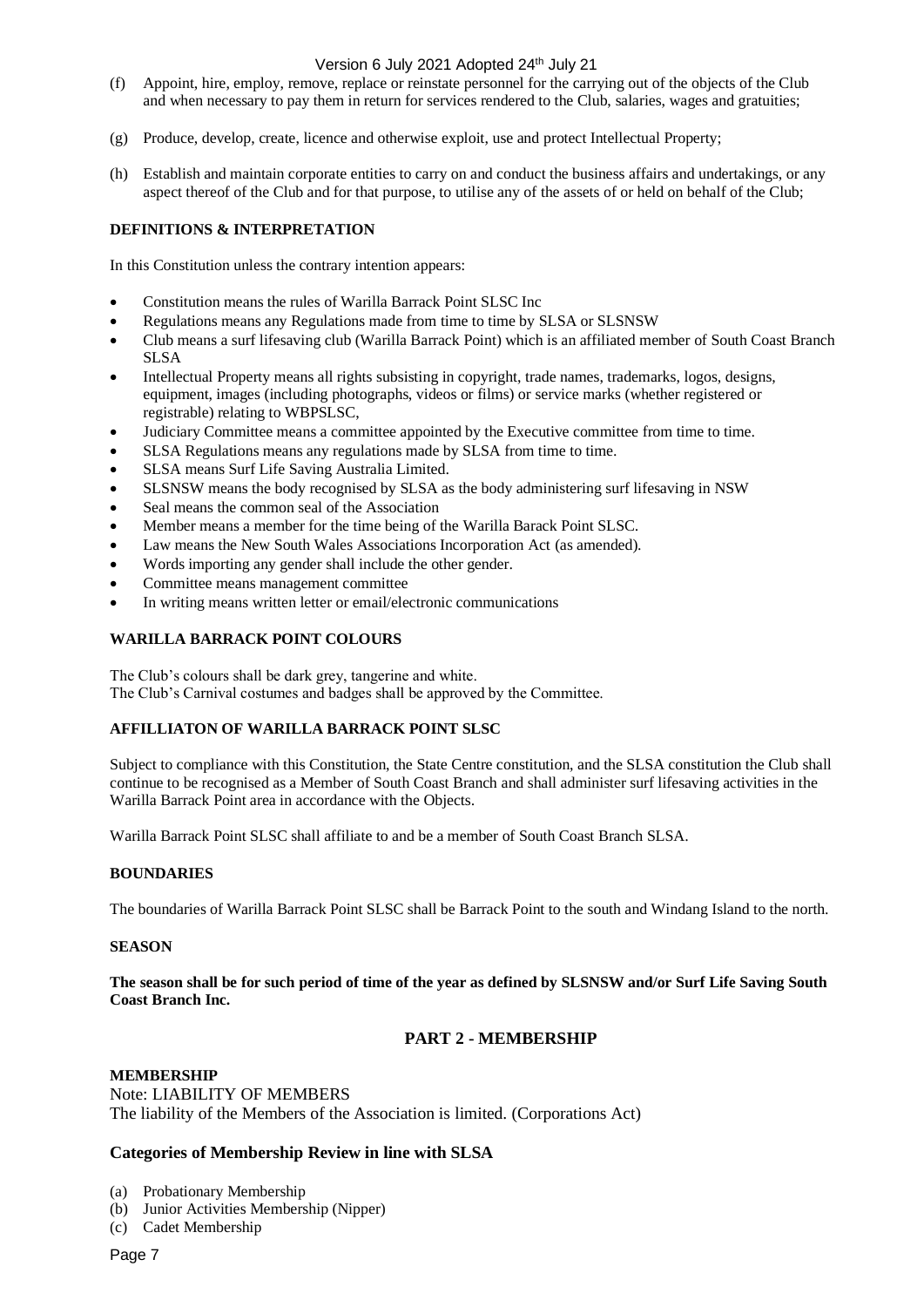- (d) Active Membership
- (e) Active Reserve Membership
- (f) Long Service Membership
- (g) Award Membership
- (h) Associate Membership
- (i) Honorary Membership
- (j) Life Membership
- (k) Social Member
- a) Probationary membership shall be the designation of any person for the time between applying for membership and the gaining of an award and/or the granting of a formal category of membership by the Committee. **Note**: Probationary members are not Individual Members for the purposes of clauses 10 and 13 of the SLSA Constitution.

Probationary members do not have voting rights unless elsewhere stated depending on the type of membership

b) A Junior Activity member (Nipper) shall be a person who shall be a minimum age of five (5) years up to a maximum age of thirteen (13) years and such person shall be required to gain the relevant Surf Education Certificate for that person's age group.

The key focus for five- & six-year-old Junior Activity Members will be play participation and fun. Guidelines which support this focus will include:

- Beach activities that emphasise games and group activities
- Water activities to be limited to shallow water near the water's edge and
- No competition for these age groups other than that involved in fun games
- c) A Cadet member shall be a member of the age qualification as defined in SLSA's Manuals (i.e. under 15) and, who has obtained the Surf Rescue Certificate or has passed an annual proficiency test.

Cadet members do not have voting rights

d) An Active Member shall: -

be a Bronze Medallion holder or Surf Rescue Certificate & fulfil patrol and club obligations, as provided by SLSA and the club's constitution and/or policy.

Qualify in an annual proficiency test unless the member has obtained their Bronze Medallion in that season.

All financial active members have the right to vote at the Annual General Meeting or Special General meetings.

e) Active Reserve membership may be granted by the committee to Active Members who have satisfactorily completed (from the gaining of the Bronze Medallion) at least ten (10) years of patrol and fulfilled club obligations.

Requests for Active Reserve membership must be submitted to the committee in writing stating reason(s) for the request. Active Reserve membership shall not be automatic, but shall be granted by resolution of the committee.

Active Reserve members shall perform a minimum of six (6) patrols in each season or as otherwise determined by the committee for the respective patrol season.

Active Reserve members shall complete the annual proficiency test. Active Reserve members have the right to vote at the Annual General Meeting or Special General meetings

f) Long Service Membership may be granted by the committee to members who have completed ten (10) years active service or to members who have completed eight (8) years active service plus four (4) years active reserve service.

Such members may be exempted from all patrol obligations upon written request to the committee, each letter to be assessed on individual merit by the committee.

Should such members join another club the receiving club shall determine if such member's Long Service shall be recognised by that club.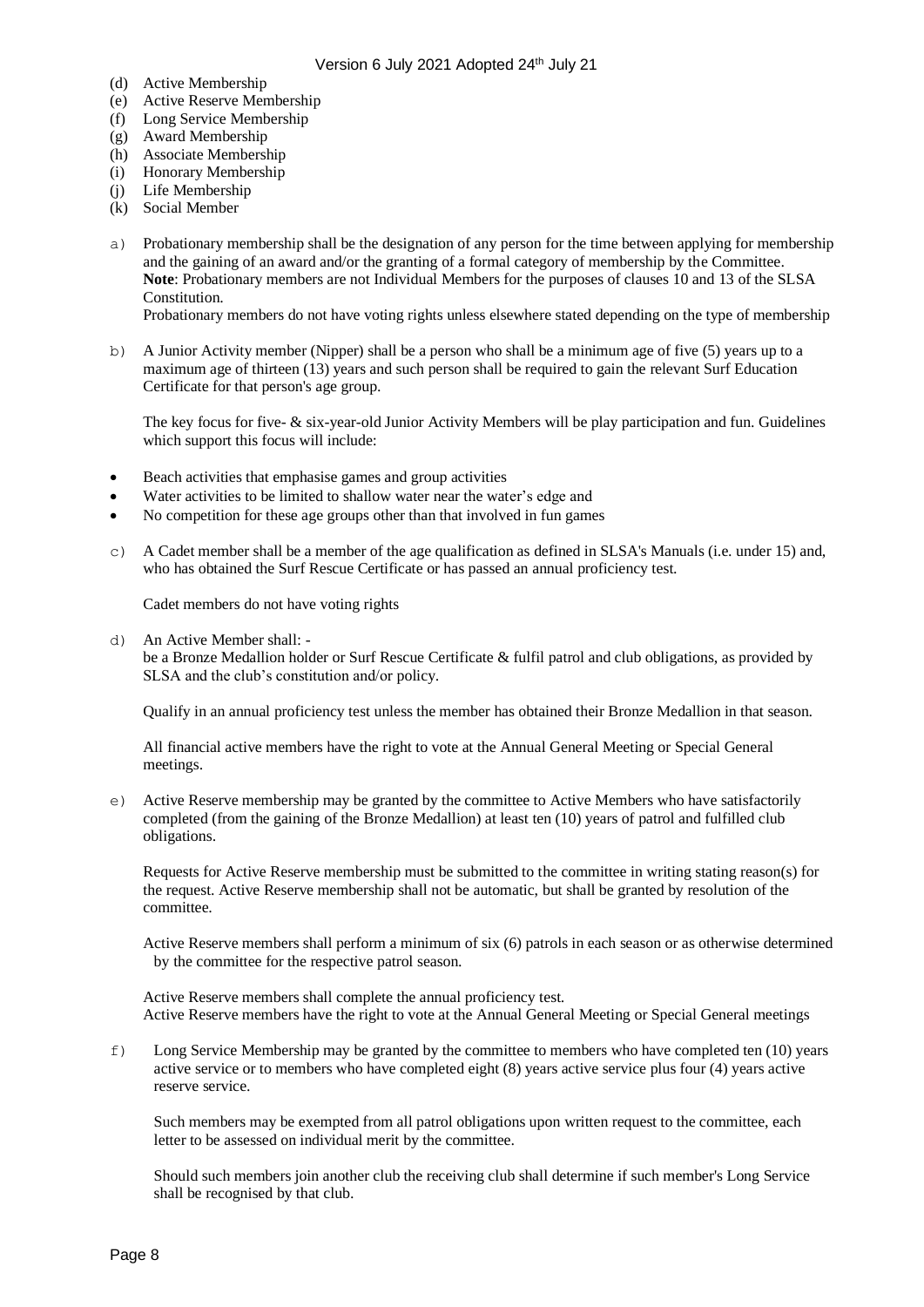g) Award Membership may be granted by the committee to persons who hold an SLSA award of one or more of the following qualifications or as referred to in the Association's current training manual: - Surf Rescue Certificate, Radio award/s, Resuscitation Certificate, Advanced Resuscitation Certificate or First Aid Certificate (or equivalent)

Such members may be called upon to perform patrol and/or other club obligations within the ability of their qualifications.

Award financial members have the right to vote at the Annual General Meeting or Special General meetings.

h) Associate membership may be granted by the committee to persons who may or may not hold an SLSA award.

Associate members shall be a minimum of fifteen years of age who have all rights and privileges associated with membership other than the right to compete in Club competitions, Surf Life Saving Club Carnivals or such activities that require a SLSA or Club Award.

Associate financial members have the right to vote at the Annual General Meeting or Special General meetings.

- i) Honorary membership may be granted by a club to persons who may or may not hold on SLSA award
- $\phi$  Life members may be appointed from amongst members who have rendered a minimum of  $\phi$  15 20 years exceptional service to the club - refer to life membership on following page for details

Social Members may be accepted by the club on completion of a registration form and payment of the amount as set by the committee.

Social members shall be a minimum of fifteen years of age; they will not have the right to compete in Club competitions, Surf Life Saving Club Carnivals or such activities that require a Club Award. Social members do not have voting rights.

## **Life Membership**

All nominations for Life Membership are to be submitted in writing to the Secretary or President using the prescribed form. (Minimum 20 yrs service) Each nomination shall be signed by the Nominator and Seconder and is to include all details possible to support the nomination. (Positions held, years of patrol, outstanding contribution to the club through coaching, committee membership, general support etc) Refer to criteria on the prescribed form

The President, after receipt of the nomination, shall consult with other members of the Executive to determine if the nomination is appropriate; if so, then forward the nomination to the Life Member Sub Committee Chairman.

All nominations for Life Membership are to remain confidential until a final recommendation is determined.

When the nomination has been reviewed and if a favourable decision is determined by the Life Membership committee, the President shall be advised who will then, at the appropriate time, make the announcement.

Life Members have the full privilege of using the clubhouse at all reasonable times and can attend and are eligible to vote at any Committee, Special General or AGM meeting of the club.

Life members are exempt from paying annual membership fees

# **EFFECT OF MEMBERSHIP**

Members acknowledge and agree that:

This Constitution constitutes a contract between each of them the members and Warilla Barrack Point SLSC and that they are bound by this Constitution, SLSNSW Regulations, the SLSA constitution and the SLSA Regulations;

They shall comply with and observe this Constitution, SLSNSW Regulations, the SLSA constitution and the SLSA Regulations and any determination or resolution, which may be made or passed by SLSNSW;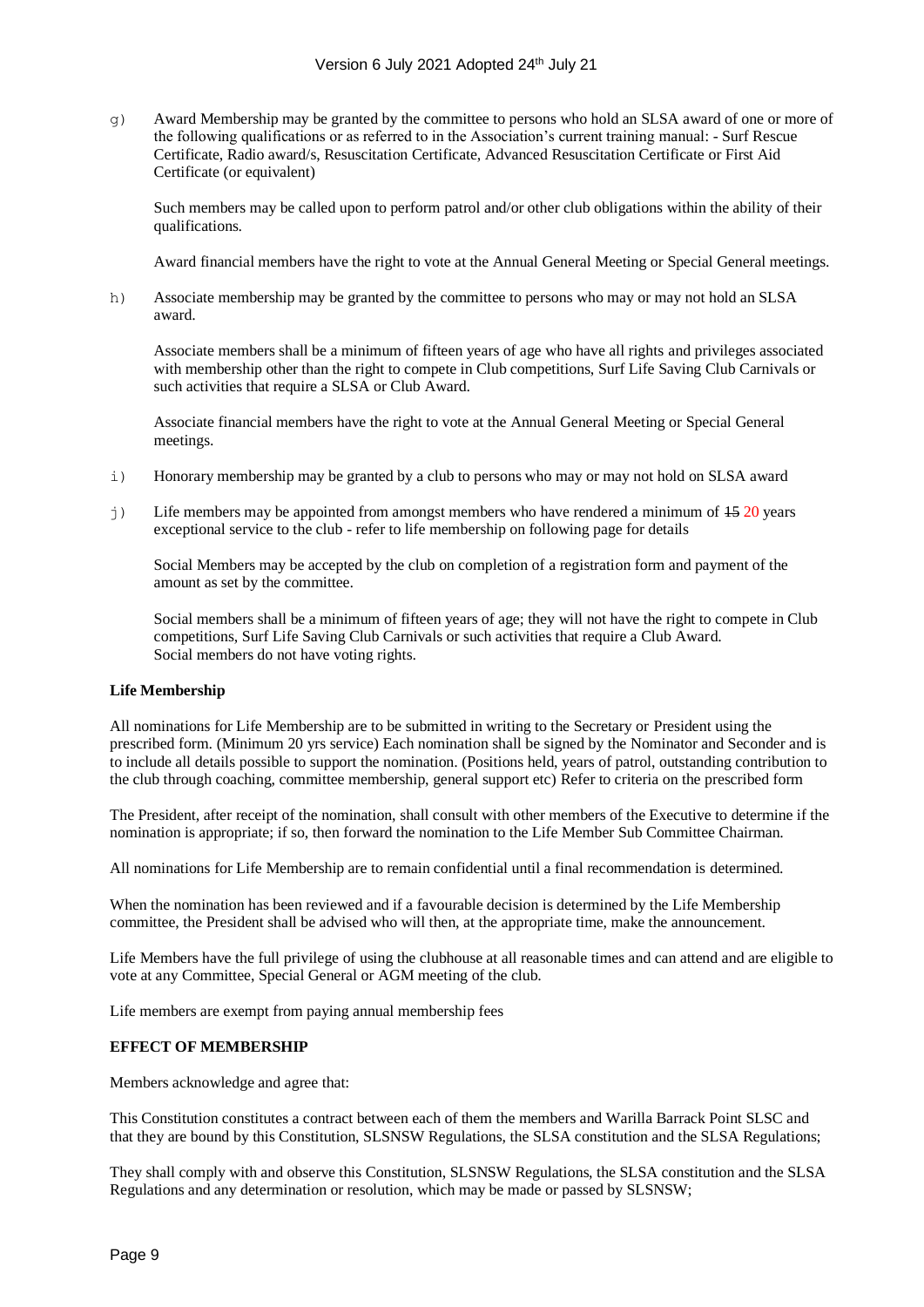# Version 6 July 2021 Adopted 24<sup>th</sup> July 21

By submitting to this Constitution, SLSNSW Constitution & Regulations, the SLSA constitution and the SLSA Regulations they are subject to the jurisdiction of Warilla Barrack Point SLSC, South Coast Branch, SLSNSW and SLSA;

This Constitution, SLSNSW Constitution & Regulations, the SLSA constitution and SLSA Regulations are necessary and reasonable for promoting the objects of Warilla Barrack Point SLSC, SLSNSW and particularly the advancement and protection of Surf Life Saving as a community service; and

They are entitled to all benefits, advantages, privileges and services of Warilla Barrack Point SLSC.

# **Application for Membership**

An application for membership by an individual (applicant) must be:

(a) in writing on the form prescribed from time to time by SLSA, application via the SLSA Members Portal from the applicant or its nominated representative and lodged with the Club;

(b) accompanied by the appropriate fee or evidence of the fee paid into the club's bank account, if any.

For initial membership and transfer, membership details recorded at the next committee meeting following application for membership

## **Discretion to Accept or Reject Application**

The Committee may accept or reject an application.

(a) The Committee may accept or reject an application whether the applicant has complied with the requirements or not, and shall not be required or compelled to provide any reason for such acceptance or rejection. In considering an application for membership the Committee must act reasonably and in good faith.

(b) Where the Committee accepts an application, the applicant shall, subject to notification to State Centre via Surfguard, become a Member.

(c) Membership of the Club shall be deemed to commence upon acceptance of the application by the Committee. The Register (surfguard) shall be updated accordingly as soon as practicable.

(d) If the Committee rejects an application, it shall refund any fees forwarded with the application, and the application shall be deemed rejected by the Club. No reasons for rejection need be given.

# **Re-Application**

Members must re-apply for membership of the Club in accordance with the procedures set down by the committee from time to time. Membership renewal is not automatic and a re-application may be accepted or rejected by the Committee in its discretion but acting reasonably and in good faith at all times. If the Club rejects a re-application, it shall refund any fees forwarded with the application, and the re-application shall be deemed rejected by the Committee. No reasons for rejection need be given.

Upon re-application a Member must provide details of any change in their personal details, and any other information reasonably required by the Club.

## **DISCONTINUANCE OF MEMBERSHIP**

## Notice of Resignation

A Member having paid all arrears of fees payable to the Club n may resign or withdraw from membership of the Club by giving notice in writing or by electronic form to the Committee of resignation or withdrawal.

## Discontinuance by Breach

Membership of the Club may be discontinued by the Committee upon breach of any clause of this Constitution, including but not limited to the failure to pay any monies owed to the Club, failure to comply with the By- Laws or any resolution or determination made or passed by the Committee or any duly authorised committee. Membership shall not be discontinued by the Committee without the Committee first giving the accused Member

the opportunity to explain the breach and/or remedy the breach. Where a Member fails, in the committee's view, to adequately explain to remedy the breach, then that Member's

membership shall be discontinued by the Committee giving written notice of the discontinuance.

A Member who ceases to be a Member, for whatever reason, shall forfeit all rights in and claims upon the Club and its property and shall not use any surf lifesaving equipment or other property of the Club including Intellectual Property. Any Club documents, records or other property in the possession, custody or control of that Member shall be returned to the Club immediately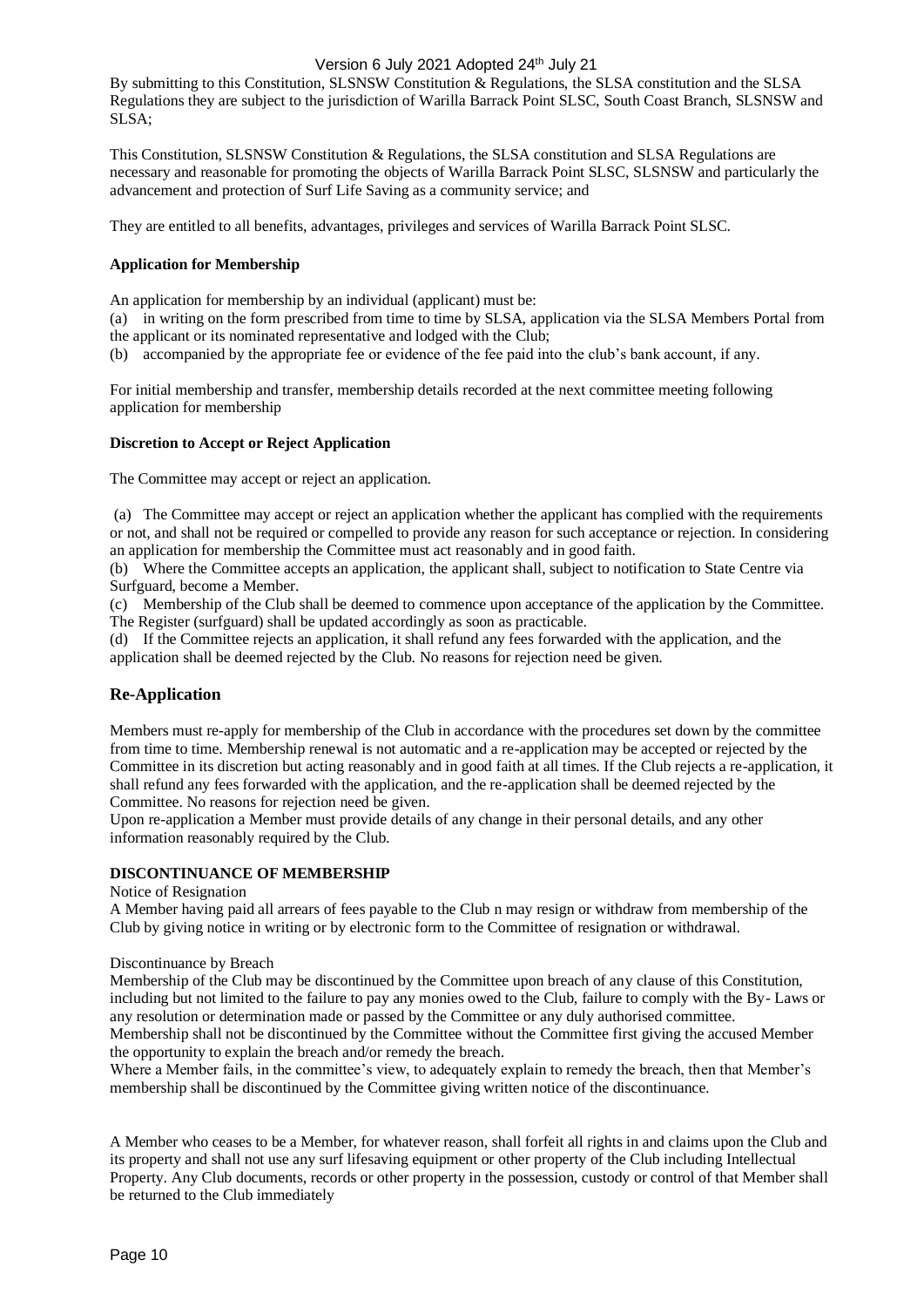Membership fees or subscriptions paid by the discontinued Member for the relevant year may be refunded on a prorata basis at the discretion of committee.

**Where a member fails to renew their club membership by the 31st October of each financial year a report will be presented to the committee for determination of whether their membership of the club is to continue or deemed to have lapsed.** 

# **DISCIPLINE OF MEMBERS**

All Club members are responsible members of the community and are to conduct themselves in an appropriate manner whilst on Club premises, Club transport, whilst on patrol or engaged in Club activities.

Any member who breaks these rules, policies or misconducts them self in any way in a manner, which brings the Club into disrepute, shall be called upon to appear before the Executive Committee

The Executive Committee may deal with the matter directly, or appoint a Judiciary Committee to enquire into the matter. A Judiciary committee, appointed by the Executive, can be made up of any persons deemed desirable by the Executive

The Executive or the Judiciary committee can deal with the complaint as they deem expedient, though at all times they shall abide by the laws of natural justice

The Judiciary committee will report its findings and recommendations to the Executive within an agreed period, pending nature of judicial hearing

If the breach or misconduct is established then the Executive may expel, suspend or take such action against such member as it thinks fit, notwithstanding any other action or pending action taken by any other organisation be it SLSA or other.

Any member expelled shall forfeit all privileges and rights of any kind that member shall have had in the Club and shall cease to be a member thereof.

Any member suspended shall forfeit all rights and privileges in the Club for the period of the suspension.

A member who is dealt with by the Executive Committee shall have the right to Appeal in writing within fourteen (14) days to the next Committee meeting. The decision of that meeting shall be final.

Pending the outcome of the Appeal the decision of the Executive Committee shall remain in force or be stayed at the discretion of the Executive Committee.

(a) Where SLSNSW is advised or considers that a Member has allegedly:

- (i) breached, failed, refused or neglected to comply with a provision of this Constitution, the Regulations, the SLSA constitution or SLSA regulations or any resolution or determination of SLSNSW or any duly authorised Committee; or
- (ii) acted in a manner unbecoming of a Member, or prejudicial to the Objects and interests of SLSNSW and/or surf lifesaving; or
- (iii) (iii) brought SLSNSW or surf lifesaving into disrepute;

SLSNSW may, subject to Rule 17, commence or cause to be commenced, investigatory and/or disciplinary proceedings against that Member and, that Member, will be subject to, and submits unreservedly to the jurisdiction, Page 15 disciplinary procedures and penalties and the appeal mechanisms of SLSNSW as set out in the Regulations. In the absence of any such Regulation the relevant SLSA Regulations will apply.

(b) SLSNSW may appoint a Judiciary Committee, which need not be comprised of Members, to deal with any disciplinary matter referred to it. The Judiciary Committee shall operate under the principles expressed and in accordance with the Regulations

## **Register of Members (Surfguard)**

The Club shall maintain a register of members through the SLSA Surfguard IT System which shall record all relevant details as per membership form and any details applicable to the Surfguard membership criteria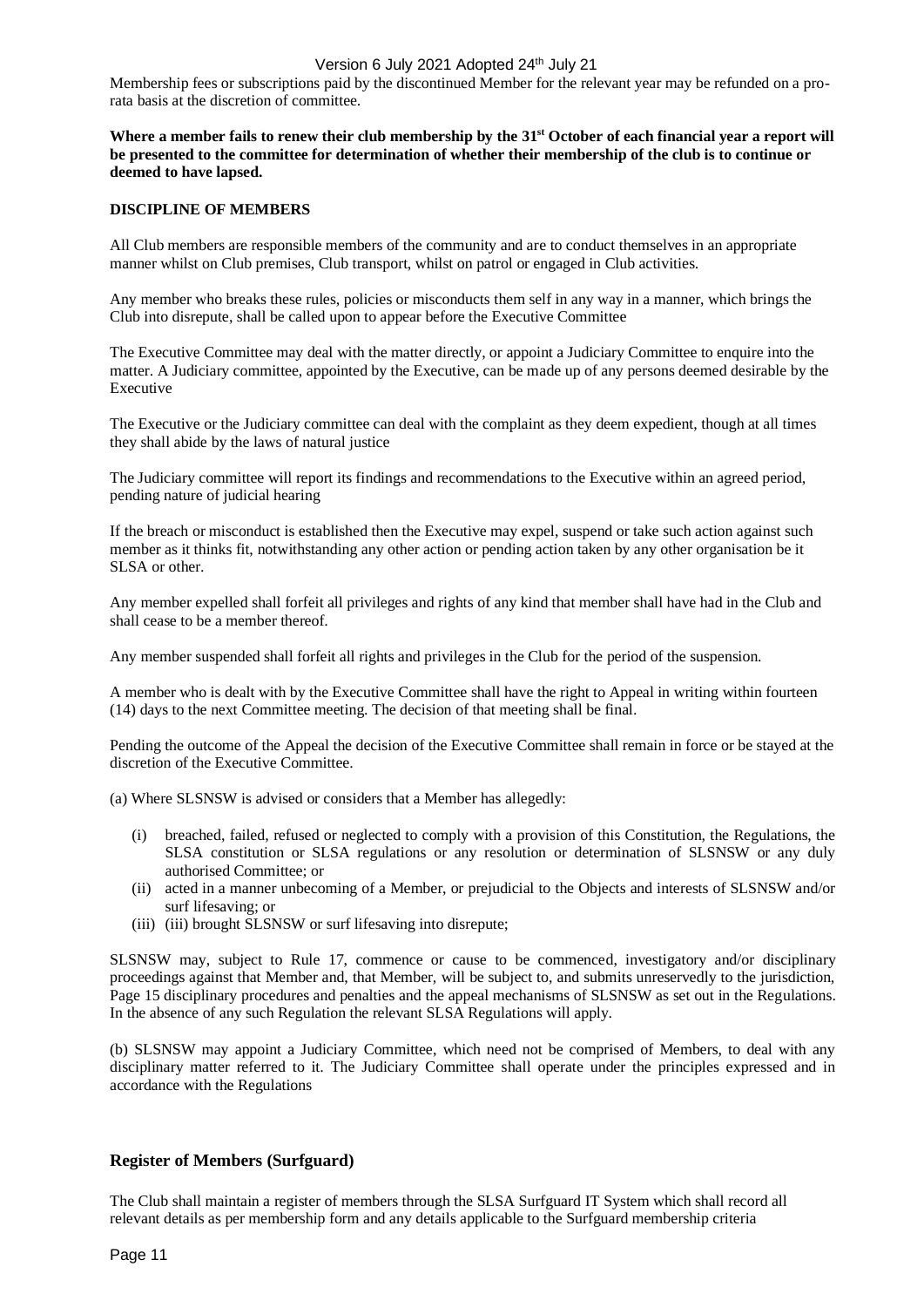# Version 6 July 2021 Adopted 24<sup>th</sup> July 21

Members are required to advise the Secretary of any changes to personal details or address who will then update in the Surfguard system.

Alternate process is for members to access their personal details through the SLSA Member's portal and update as required.

## **Access to member's details**

Having regard to confidentiality considerations and privacy laws, any requests for information on member's personal details will be subject to a request to a member of the Executive who will determine if the request is reasonable.

Only authorised committee members will have access to Surfguard and members' personal details in line with SLSA policy

## **Use of Surfguard and members personal information**.

Subject to confidentiality considerations and privacy laws, information may be used by the Club to further the Objects of the Club, if the Committee considers it is appropriate.

Members acknowledge and agree that their personal information may also be used by State Centre and/or SLSA to further their respective objects subject always to confidentiality considerations and privacy laws.

# **Part 3 - MEETINGS**

## **Annual General Meeting**

The Annual General Meeting shall be held on a date, time and place as decided by the Committee to receive the Annual Report and Audited Financial Report, to elect committee members to the date of the next Annual General Meeting and to transact such other business as may be bought forward in accordance with these Rules

Written or Electronic notice of the Annual General meeting and calling for written nominations shall be issued by the Secretary at least fourteen (14) days prior to such meeting.

Written or electronic nominations for committee positions maybe submitted to the Secretary prior to the meeting, in the event of no written nominations being received then nominations will be accepted from the floor

Written or electronic nominations for non-management and sub committees may be submitted for consideration by the committee at the next meeting of the committee.

All persons nominating for committee positions at the Annual General Meeting must be financial.

Junior Activities Committee to be nominated and endorsed at the Annual General Meeting

Fifteen (15) active members shall form a quorum at such meeting.

There must be at least one Annual General Meeting in every Calendar Year.

## **SPECIAL GENERAL MEETINGS**

(As a guide these meetings are usually held for constitutional changes or issues from Notices of Motion that may have a significant impact on the club)

A Special General Meeting of members shall be held when requested in writing or electronic by a member of the club or at the discretion of the committee. At least fourteen (14) days' notice shall be given to club members eligible to vote at these meetings.

The quorum for Special General meeting(s) shall be 10 members eligible to vote.

## **COMMITTEE MEETINGS**

Committee meetings will be held on a monthly basis, date, time and location as determined by the committee.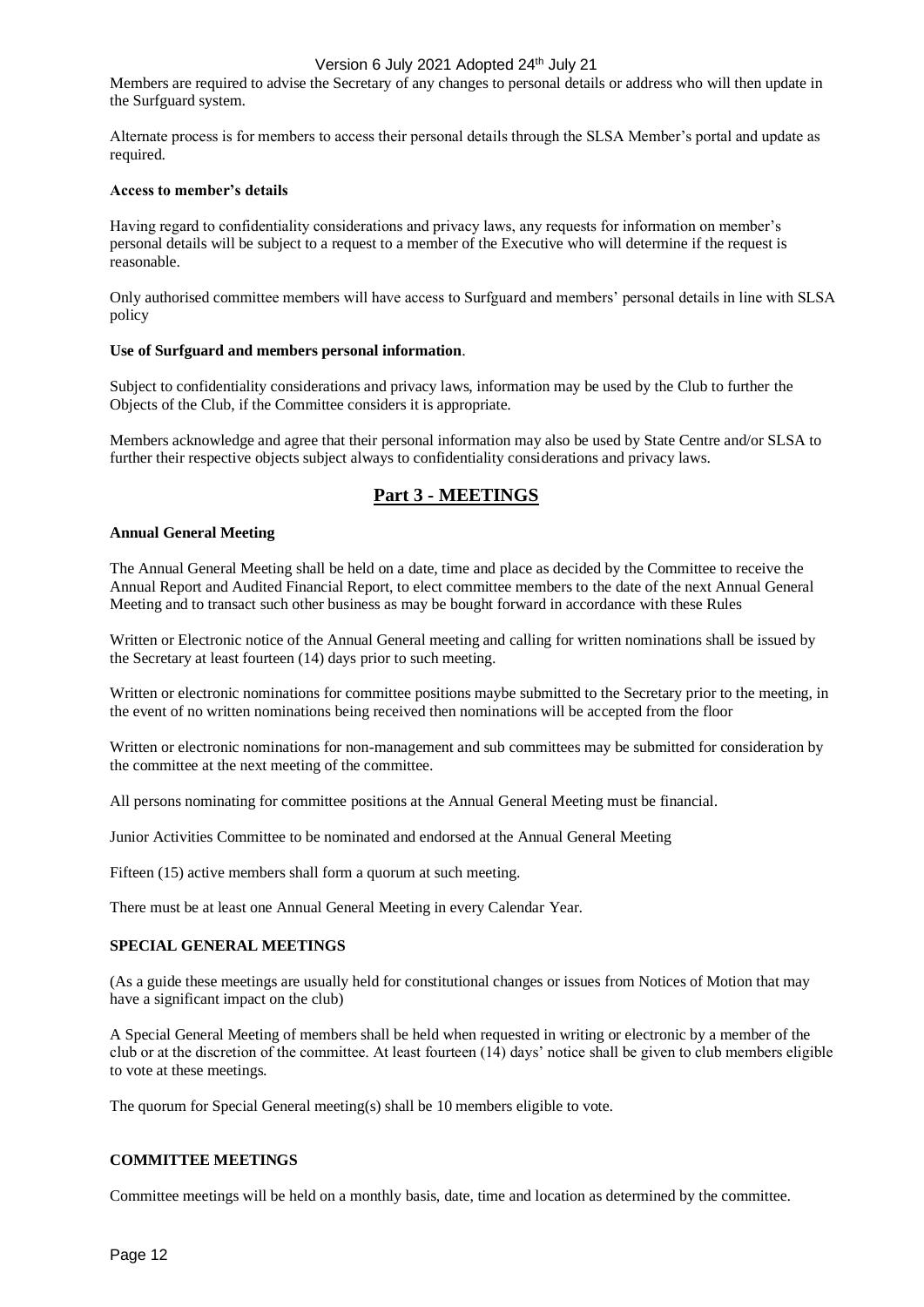The quorum for Committee meetings shall be five (5) members and if a quorum is not present and the meeting has not started within half an hour of stated time the meeting shall stand adjourned (until the date of the next meeting or otherwise as determined by the committee)

Only members of the Committee and Life Members are eligible to vote at these meetings.

If any member of the committee is absent for three (3) meetings without an apology, they will be requested to explain their absence, if the committee determines response is not satisfactory their position may be declared vacant. They will retain their membership of the club

# **METHOD OF VOTING AT MEETINGS**

For voting on all matters other than the election of the Committee, the "by a simple majority" method of voting shall be employed at all club meetings. At the request of any member eligible to vote a secret ballot may be implemented, secret ballot will be by way of written response and the chairperson will nominate scrutineer(s) to tally votes. When the tally is completed, the Chairman is to be advised of the outcome the written votes are to be retained till end of meeting then destroyed.

In the event of there being an equality of votes by any resolution in the "by the simple majority" voting, the Chairman of the meeting shall have a casting vote.

Only committee & life members shall be eligible to vote at committee meetings.

For Special General Meetings and Annual General Meeting only eligible financial members at the time of the meeting and Life Members shall have the right to vote

Proxy or Postal voting will not be accepted.

# **NOMINATION FOR THE ELECTION TO THE COMMITTEE**

In the case of election at the AGM, if insufficient written or electronic nominations are received to fill a position on the committee further nominations shall be called by the Chairperson from members present.

If there are a number of candidates nominated for a position then the position, the Chairman will ask in reverse order if the nominated person wishes to stand, shall be filled through election by secret ballot.

The Chairman shall appoint scrutineers

The order in which names of the candidates shall appear on a ballot paper shall be alphabetical.

Any member entitled to vote shall do so following the direction of the Chairman as to how to record the vote

The method of voting shall be the "Exhaustive Ballot System".

At the conclusion of the counting of the ballot papers, the scrutineers shall hand to the Chairman the result of the poll and the ballot papers, whereupon the Chairman shall declare to the meeting the result of the poll.

All ballot papers shall be destroyed at the conclusion of the meeting.

## **CHAIRMAN'S DECLARATION TO BE CONCLUSIVE**

At any meeting, unless a show of hands is called for, a declaration by the Chairman that a resolution has been carried, or carried by a particular majority or lost or not carried by a particular majority shall be conclusive.

## **NOTICES OF MOTION affecting Constitution or Rules & Policies at Monthly meetings**

Notice of any motion of which notice is required to be given shall be given in writing or electronic by the mover to the Secretary (after being duly seconded) at least (14) days prior to the date of a meeting. The Committee shall be given (7) days' notice of such notices of motion. Any motion or resolution passed by the Committee may be rescinded upon written notice to Secretary stating the reason for the motion.

All notices of motion, of which notice is required to be given in writing or electronically, shall be considered by the Secretary/Executive to ensure they are in accordance with the rules.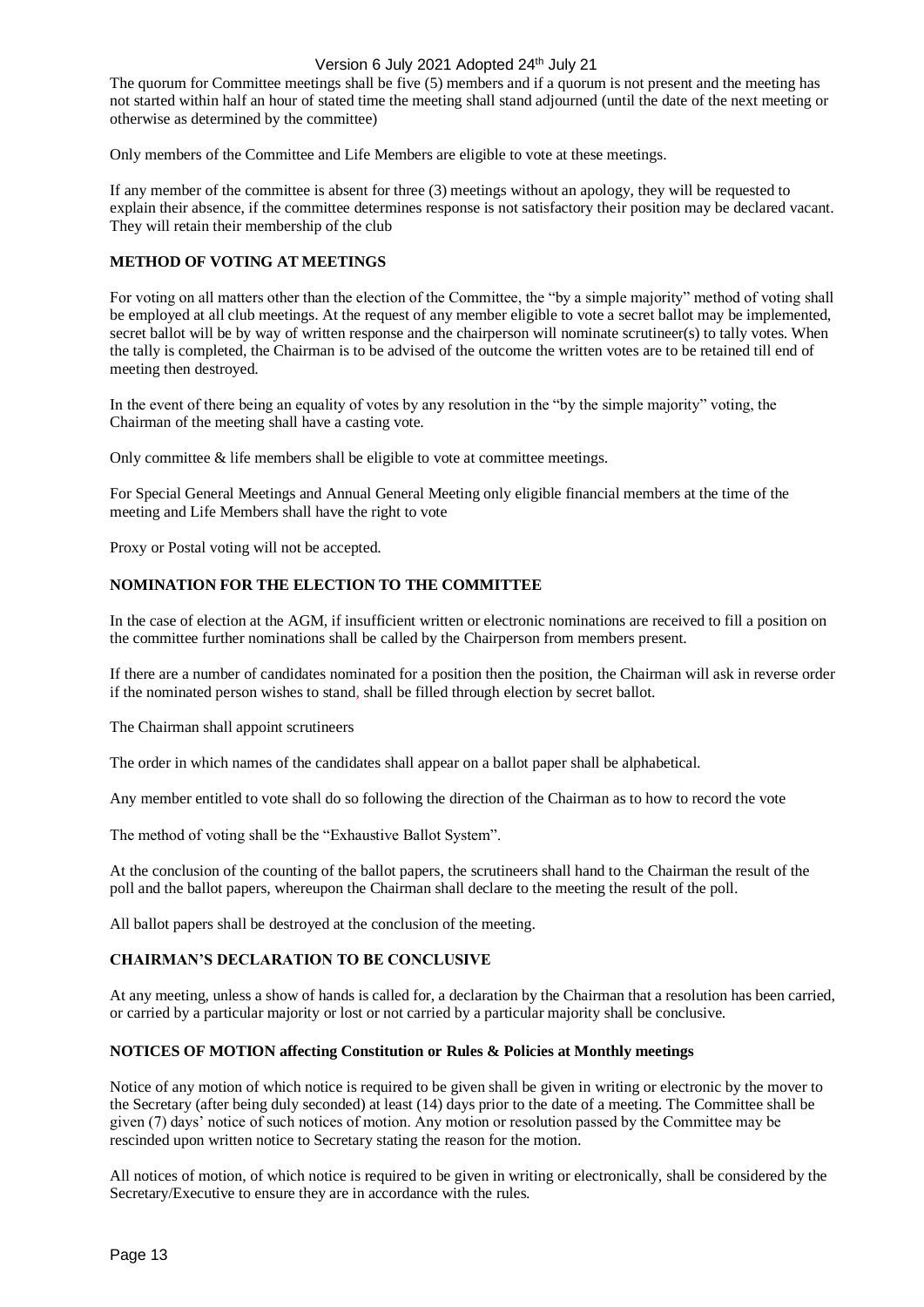# **RESCISSION OF RESOLUTIONS**

A resolution passed at a Special or Committee meeting shall not be rescinded other than at a subsequent Special General or committee meeting. Notice in writing or electronic of the intention to propose a rescission shall be given to the Secretary at least 14 days before the Meeting at which the proposal is intended to be moved and at least 7 days' notice of the motion of rescission shall be given by the Secretary to the Committee or members depending on type of meeting

# **PART 4 – COMMITTEES**

# **EXECUTIVE COMMITTEE**

The Executive Committee shall consist of the President, Vice President, Secretary, Treasurer, Club Captain, and Junior Activities Coordinator.

Members of the Executive Committee shall have the power to deal with all urgent matters in the control and conduct of members and the management of the Club, but shall report their action to the next meeting of the Committee for confirmation or otherwise.

A quorum for Executive Committee meetings shall be Three (3) members of the executive.

The Executive Committee shall have the power to discipline any member.

# **THE MANAGEMENT COMMITTEE (Committee)**

The Committee will consist of the following (all with voting rights) The President Vice President Secretary Treasurer Club Captain Education Coordinator Coaching & Competition Coordinator Junior Activities Coordinator Public Officer WHS Officer Life members (optional) Volunteer Services Coordinator Function/Bar Coordinator Facility Coordinator

All of the above positions, excepting life members, will be declared vacant at each Annual General Meeting and will be subject to nomination and election.

Subject to the Law and this Constitution, the business of the Club shall be managed by the Committee.

The President or in that person's absence, the Vice President or a member of the Executive shall speak on behalf of the Club.

The Committee shall be elected in accordance with this Constitution, and subject to this Constitution, shall hold office from the conclusion of the Annual General Meeting at which they were elected until the commencement of the following Annual General meeting.

In the event of a vacancy occurring during the year, such vacancy may be filled at a committee meeting, after calling for nominations.

# **The Role of the Management Committee: (Committee)**

The Committee shall be the Policy making committee of the club and shall be responsible for club policy; it has the power to make policies & procedures for the efficient running of all facets of the club.

It shall have all necessary powers as to conduct and control of members, Club activities, Club affairs and property and may deputise all or any of its duties to a Sub-Committee/s as it thinks fit.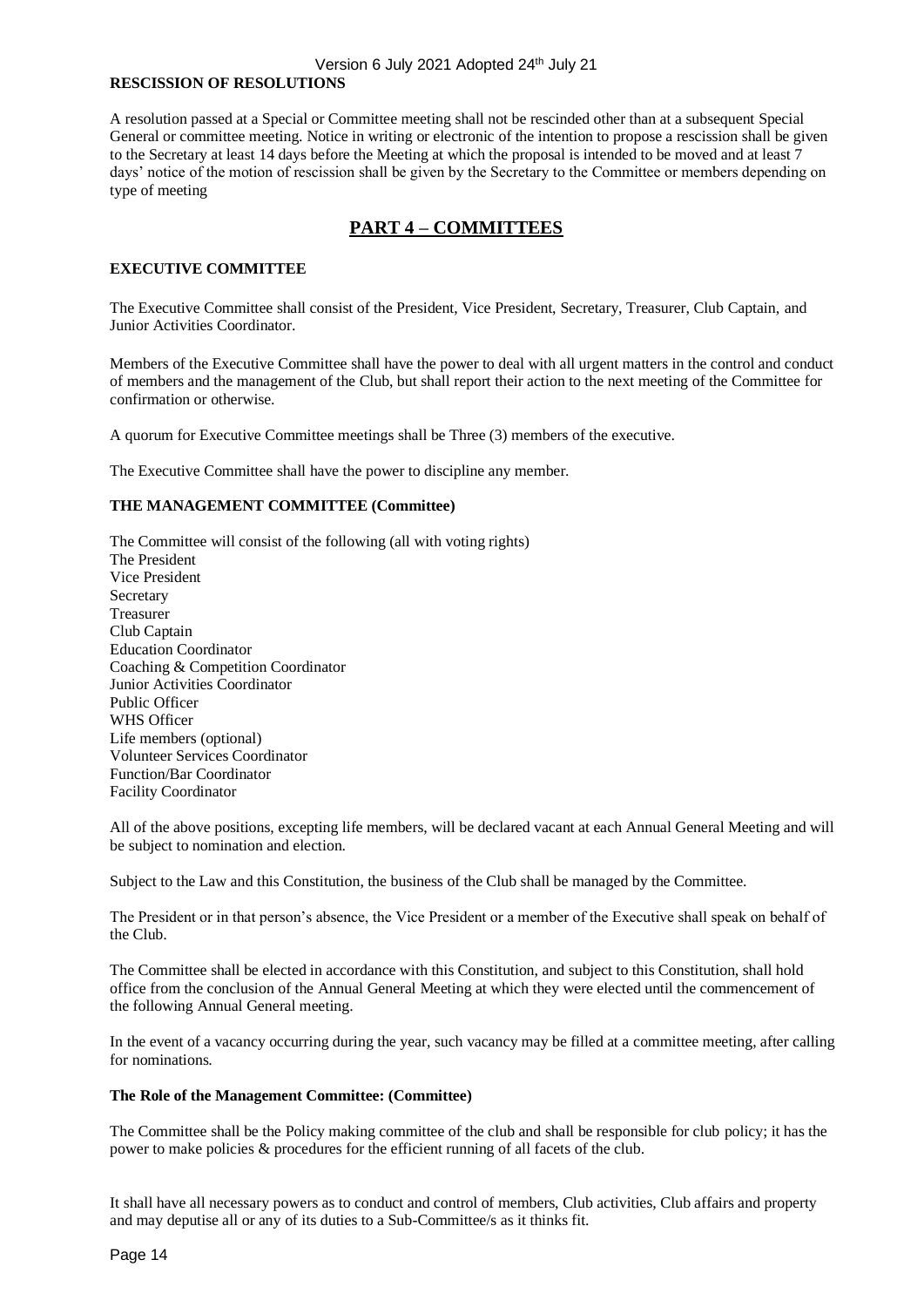The quorum for Committee meetings shall be five (5) members of the Committee and if a quorum is not present the meeting shall stand adjourned (until the date of the next meeting or as otherwise determined)

Monitor the performance of the club including financial requirements required by legislation or requirements by, Branch, State Centre or SLSA

Manage risk by:

Developing an understanding of the nature of risks that might prevent the organisation from achieving its objectives Routine identification and management of risk on systematic basis

Ensure compliance with policies, laws and regulations

Consider and make appointments of parties required under the constitution including sub committees, project/working groups and specialists' advisers.

If any member of the committee is absent for three (3) meetings without an apology, they will be requested to explain their absence, if the committee determines response is not satisfactory their position may be declared vacant, they will retain their membership of the club

Only members of the Committee and Life Members are eligible to vote at committee meetings

## **See attachment 1 for duties of committee members**

# **POSITIONS TO BE APPOINTED BY THE COMMITTEE FOLLOWING THE ANNUAL GENERAL MEETING. Nominations for these positions may be called from the floor at the AGM**

Education Coordinator, Function/Bar Coordinator, Facility Coordinator, Promotions Coordinator, IRB Captain, Surf Boat Captain, First Aid Officer, Radio Officer, Gear Steward, Delegates to SC Branch Meetings – one of whom is to be a committee member, Member Protection Officer x 2, Child Protection Officers (2) positions – male & female. Volunteer Services Coordinator, Honorary Solicitor, and Auditors

The Committee shall meet as soon as practicable following the Annual Meeting to approve and appoint the above positions and advise members of the appointments by way of electronic newsletter, notice boards and any other suitable methods of communication.

# **JUNIOR ACTIVITIES COMMITTEE**

The Junior Activities Committee will comprise following: Junior Activities Coordinator (Chairperson) Junior Activities Secretary Junior Activities Registrar Age Group Managers Junior Coaching Coordinator(s) Junior Activities committee are responsible for ensuring junior activities are conducted in accordance with SLSNSW and WBPSLSC rules and guidelines and are accountable to the Committee

Junior Activities Coordinator shall be a member of the Executive and Committee and will provide reports to the Committee on issues that may involve the Club.

## **SUB COMMITTEES**

To improve the overall efficiency of the club, sub committees chaired by committee members will be established following the Annual General Meeting, the Management committee will be responsible for the establishment and review of the subcommittee function and performance.

Chairpersons of the sub committees are to convene meetings as required and provide a report on relevant issues at each management committee meeting.

Refer to attachment No 3 for details of the structure of the subcommittees – may vary from year to year depending on management committee determination

## **LIFE MEMBERSHIP SUB-COMMITTEE**

The Life Member Committee Chairman, as appointed by the Committee shall be responsible for the selection of the Life Membership Committee.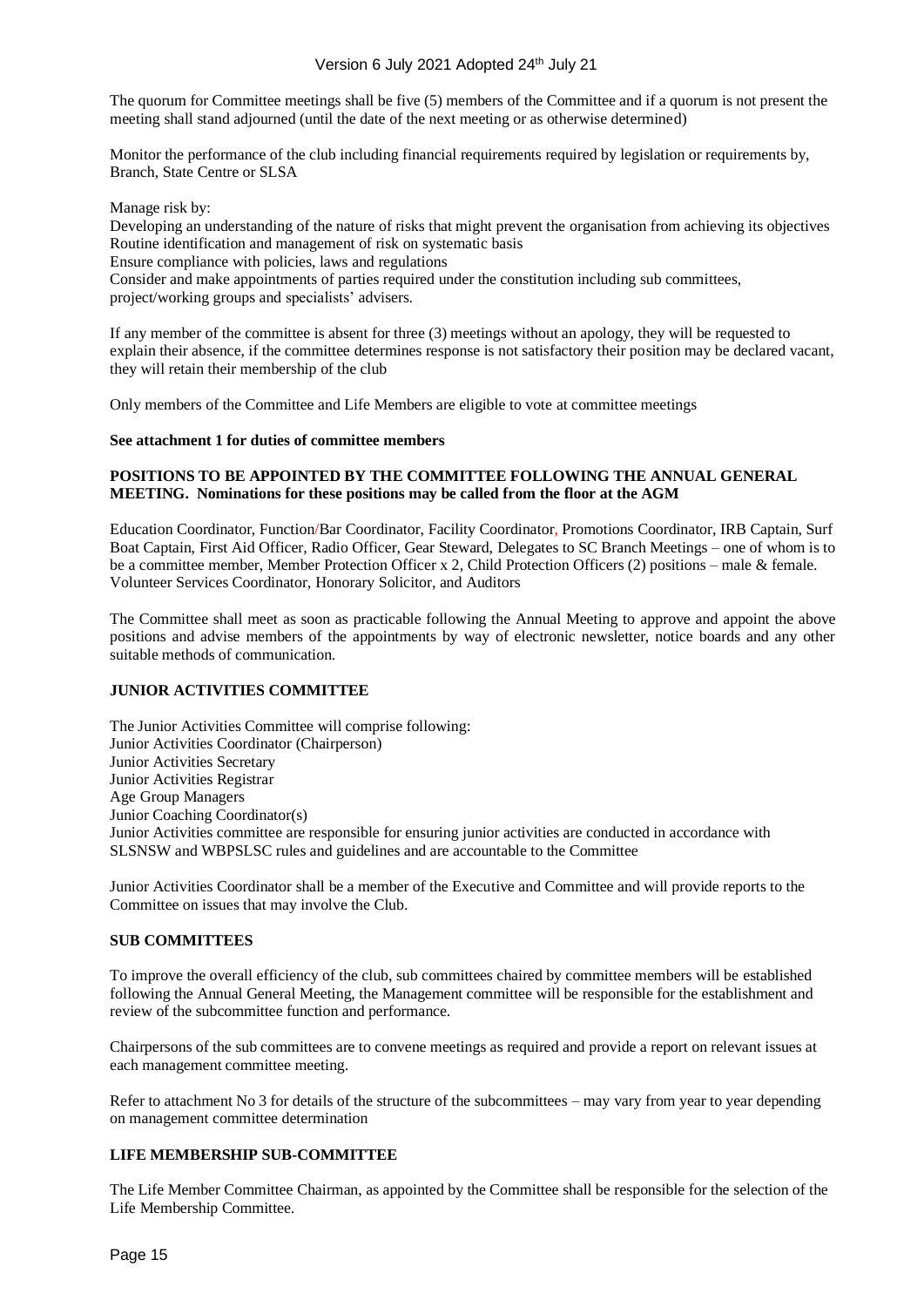Details of the composition of Life Membership committee shall be provided to the Committee.

The Life Member Committee shall consist of five (5) members comprising the following: - Two (2) life members, one of whom shall be the Life Member Sub Committee Chairman

The life membership subcommittee will have a quorum of four (4) members

The Life Member Sub Committee shall meet as required and shall receive all nominations for Life Membership from the Secretary/President) and upon an application being received shall approve or reject the nomination

The notification of the outcome of the nomination for Life Membership shall be made to the President as soon as practicable and a report submitted to the Committee by the Life Membership Sub Committee Chairman for recording in the minutes.

The President will determine the appropriate time & process for presenting the life membership award to the member.

## **JUDICIARY COMMITTEE**

For disciplinary matters the Executive Committee may deal with the matter directly or appoint a Judiciary Committee to enquire into the matter. A Judiciary committee, appointed by the Executive, can be made up of any persons deemed desirable by the Executive

The Executive shall appoint a chairperson of the Judiciary Committee who may or may not be a member of the club.

The Judiciary committee shall deal with the complaint as they deem expedient, though at all times they shall abide by the laws of natural justice.

The Judiciary committee will report its findings and recommendations to the Executive within an agreed timeframe pending the nature of the judicial hearing.

If the breach or misconduct is established then the Executive may expel, suspend or take such action against such member as it thinks fit, notwithstanding any other action or pending action taken by any other organisation be it SLSNSW, SLSA or other.

# **CONFLICT OF INTEREST BY MEMBERS**

A member shall declare their interest in any contractual, selection, disciplinary or other matter in which a conflict of interest arises or may arise, and shall absent them self from discussions of such matter and shall not be entitled to vote in respect of such matter. In the event of an uncertainty as to whether it is necessary for a member to absent them self from discussion or refrain from voting, the issue should be immediately determined by vote of the committee, or if this is not possible, the matter shall be adjourned or deferred.

All disclosed interests must be submitted to the Annual General meeting in accordance with the Act

# **REMOVAL OF COMMITTEE MEMBERS**

The position of a committee member becomes vacant if the member: Becomes of unsound mind or a person whose person or estate is liable to be dealt with in anyway under the law relating to mental health; Resigns their office in writing to the club;

If any member of the committee is absent for three (3) meetings without an apology, they will be requested to explain their absence, if the committee determines response is not satisfactory their position will be declared vacant, they will retain their membership of the club Is removed by Special Resolution;

Has been expelled or suspended from membership;

## **PART 5 - FINANCE AND PROPERTY**

#### **SUBSCRIPTIONS AND FEES**

The annual membership fees payable by Members to the Club shall be due on the date of the annual general meeting.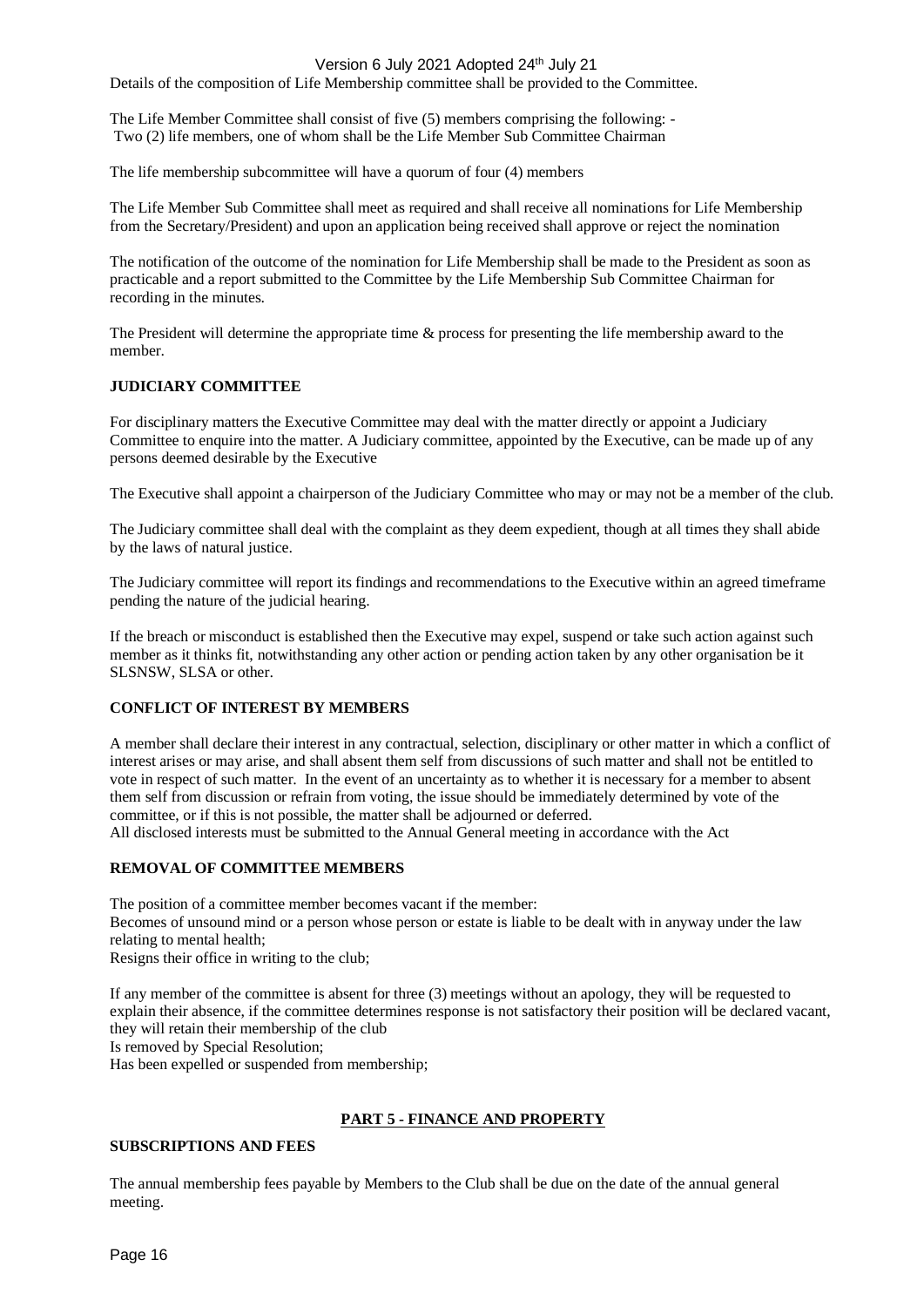Membership fees shall cover the period from annual general meeting to annual general meeting the following year. (Fees must be paid by  $31<sup>st</sup>$  October of each year for members renewing subscription)

Subscription fees will be as determined by the committee from time to time.

# **MEMBER'S CONTRIBUTIONS**

Every Member of the Association undertakes to contribute to the assets of the Association in the event of it being wound up while the Member, or within one year after ceasing to be a Member for payment of the debts and liabilities of the Association contracted before the time at which it ceases to be a Member and the costs, charges and expenses of winding up the Association, such an amount not exceeding one dollar (\$1.00)

# **FINANCE**

# APPLICATION OF INCOME

- (a) The income and property of the Club shall be applied solely towards the promotion of the Objects.
- (b) Except as prescribed in this Constitution:
	- (i) no portion of the income or property of the Club shall be paid or transferred, directly or indirectly by way of dividend, bonus or otherwise to any Member; and
	- (ii) no remuneration or other benefit in money or money's worth shall be paid or given by the Club to any Member who holds any office of the Club.
- (c) Nothing contained in clauses (a) or (b) shall prevent payment in good faith or to any Member for:
	- (i) any services actually rendered to the Club whether as an employee or otherwise;

(ii) goods supplied to the Club in the ordinary and usual course of

- operation;
- (iii) interest on money borrowed from any Member;
- (iv) rent for premises demised or let by any Member to the Club;
- (v) any out-of-pocket expenses incurred by the Member on behalf of the Club:

provided that any such payment shall not exceed the amount ordinarily payable between ordinary commercial parties dealing at arm's length in a similar transaction.

The funds of the club shall be used in pursuance of the objects and powers of the club

No portion of the income or property of the club shall be paid or transferred, directly or indirectly by way of dividend, bonus or otherwise to any Member, but this shall not preclude payment to a Member in good faith for expenses incurred or services rendered.

# **CLUB FUNDS**

The funds of the Club shall be under the direct control of the Committee. The signatures of any two (2) Executive - President, Vice President, Secretary or Treasurer shall be handed to the Bank and the Treasurer and one other shall be empowered to raise and approve payment via electronic transfer of funds.

For electronic payment of accounts, the President, and Treasurer with the option of the Vice President and/or Secretary shall be authorised to submit and approve electronic payments through the Club's current bank.

The Treasurer shall provide a record of the previous monthly transactions by preparing a report for the committee meetings.

The report will consist of bank reconciliation statements and list of all transaction conducted for the specified period.

The report will also provide a summary by the Treasurer on the current financial status of the club and any recommendations on the management of club finances.

All monies received by the Treasurer must have a receipt with details of amount, date and purpose for money i.e. raffle, donations, fees etc

# **OFFICE of LIQUOR GAMING NSW ACNC Dept Fair Trading**

The Club shall comply with all financial, legal & reporting requirements issued by Liquor Gaming NSW, Dept Fair Trading and ACNC (Aust Charities and not-for-profit Commission)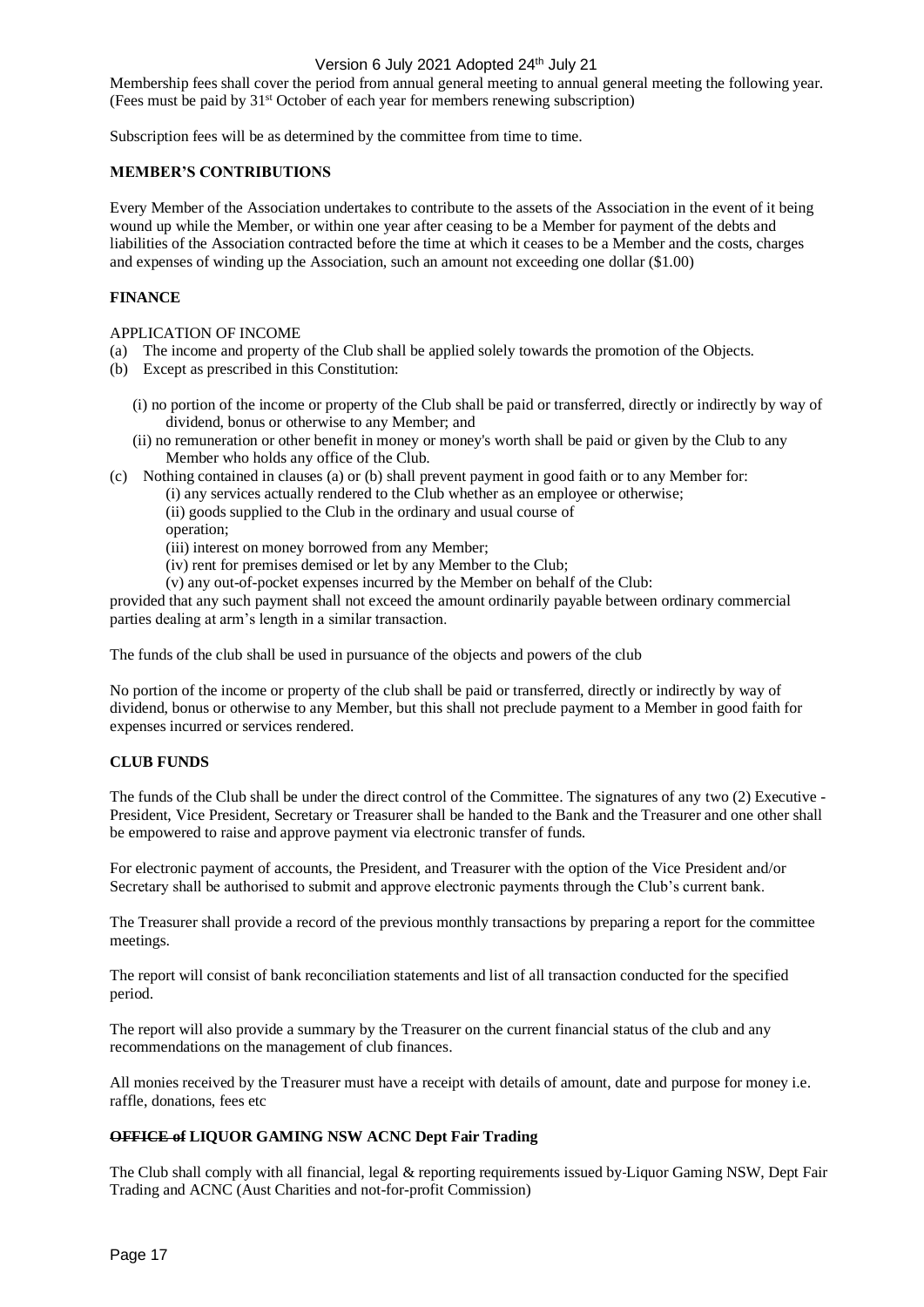Specific areas include compliance with the Liquor Licence laws and requirements under the Charities Act for itemised details of fundraising activities and method of collection of monies and issuing of receipts.

Reference is made to the Best Practice Guidelines for Charitable Organisations and also Charitable Fundraising Act 1991 and Charitable Fundraising Regulations 2015; these are administered by Liquor, Gaming NSW

Copies of these documents shall be retained by the Treasurer and made available on request to the Committee or members.

The Treasurer shall be responsible for the administration of the requirements of the Office of Liquor Gaming  $\&$ Racing; the Committee shall be accountable for ensuring compliance.

# **FINANCIAL YEAR**

The financial year shall be from the 1st of May to the 30th of April in the next year.

## **AUDITOR AND INSPECTION OF BOOKS**

A properly qualified Auditor shall be appointed by the committee following the Annual General meeting each year.

The Auditor shall conduct an audit of the books of accounts of the club at the end of each financial year in accordance with the Act. The Auditor shall also certify to the correctness of the income and expenditure account and to the correctness of the balance sheet for submission to the Annual General Meeting and shall verify the existence of all club monies and securities.

The Auditor shall have right of access at all reasonable times to the books, accounts, vouchers and bank statements of the club and shall be entitled to acquire from the members all such information and explanation as may be necessary for the performance of his duties.

The Treasurer shall submit an auditor's report to the Annual General Meeting of the club on the accounts examined by him and shall state:

Whether in his opinion the accounts presented to the meeting have been properly drawn up so as to exhibit a true and correct view of the state of club affairs according to the best of his information and explanations given to him and as shown by the books of the club

Whether or not he has obtained all the information and explanations he has required.

The Financial records, books and other documents of the club shall be open for inspection by any member of the club at any reasonable hour and upon reasonable notice to the committee.

## **ANNUAL REPORT AND AUDITED FINANCIAL STATEMENT**

The Secretary shall cause to be prepared prior to the Annual General Meeting:

A report submitted by committee members of the activities of the club during the season.

Audited financial statements for the financial year last ended, duly certified by the Auditor.

## **CLUB PROPERTY**

No person shall remove any property from the club premises, or any place wheresoever any property belonging to the club is kept, without first receiving permission of a member of the Executive or Committee. Persons receiving such permission shall be held responsible for the full value of such property until same is returned in similar condition as when removed.

Should the Club cease to function as a surf lifesaving Club, the Branch to which the Club is affiliated, shall stand possessed as trustee of all real and personal property of the Club. If failing to reform within a period of three (3) years, the Club shall be treated as defunct, and its property both real and personal shall vest in the Branch absolutely.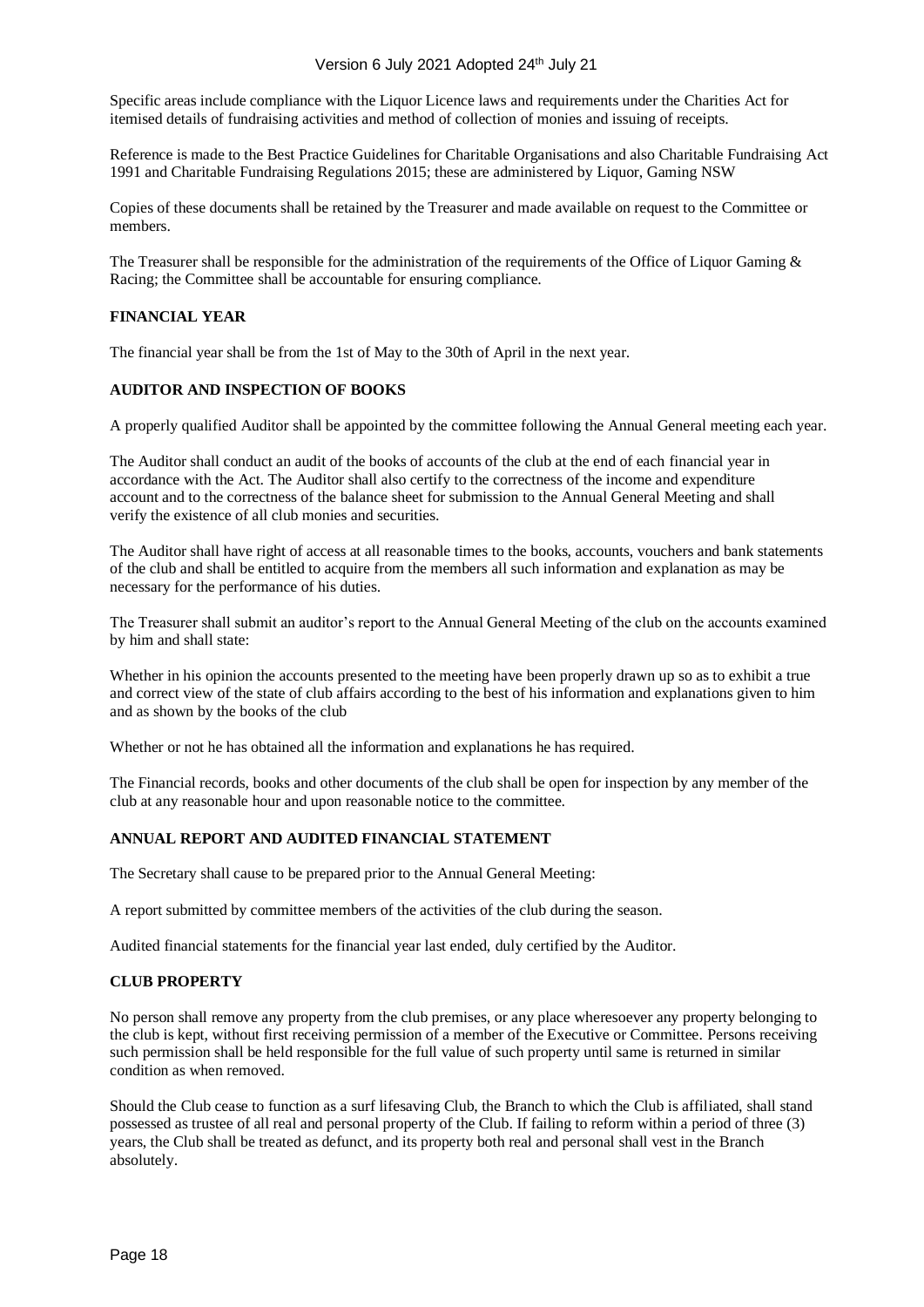# **ADDITION, ALTERATION OR AMENDMENT TO THE RULES**

No addition, alteration or amendment shall be made to this Constitution unless the same has been approved by a Special Resolution at a Special General Meeting or at an Annual General Meeting of which fourteen (14) days' notice shall be given by the Secretary to the Committee and members. Such notice shall state the exact nature of the proposed addition, alteration or amendment and shall be lodged with the Secretary at least fourteen (14) days before the meeting.

# **COPY OF THE CONSTITUTION**

A copy of the Constitution, Rules and Policies will be available on the club Web Site and available at the clubhouse or on request to a committee member

# **CLUB RULES & POLICIES (By-Laws)**

The Committee may formulate, issue, adopt, interpret and amend such By-Laws or policies for the proper advancement, management and administration of the Club, Such Policies or By-Laws must be consistent with the Constitution, the State Centre constitution, the SLSA constitution and any regulations or by-laws made by State Centre or SLSA. If any Policies or By-Laws are inconsistent with the State Centre or SLSA constitution and regulations the By-Laws shall be null and void and will be inapplicable.

#### Policies or By-Laws Binding

All Policies or By-Laws made under this clause shall be binding on the Club and Members of the Club.

#### Policies or By-Laws Deemed Applicable

All clauses, rules, by-laws and regulations of the Club in force at the date of the approval of this Constitution insofar as such clauses, rules, by-laws and regulations are not inconsistent with, or have been replaced by this Constitution, shall be deemed to be Policy or By-Laws under this clause.

## **PUBLIC OFFICER/**

The public officer is responsible for:

- notifying NSW Fair Trading of any change in the Club's official address within 28 days
- collecting all association documents from former committee members and delivering the documents to the new committee member
- returning all club documents to a committee member within 14 days, upon vacating office
- lodging an annual summary of financial affairs, with the prescribed fee, within 1 month of the club's annual general meeting
- acting as the official contact for the club, including taking delivery of documents served on the club and bringing them to the attention of the committee as soon as possible,
- custody of any documents as required by the constitution.

## **OFFICIAL CORRESPONDENCE**

All official correspondence, hard and soft copies to and from the Club must be forwarded through the Secretary.

## **WINDING-UP PROVISO**

## **DISSOLUTION**

The club shall be dissolved in the event of membership less than 12 active members or upon the vote of the 75% majority of members eligible to vote and present at a Special General Meeting convened to consider such question.

Upon a resolution being passed in accordance with the above paragraph, all assets and funds of the Club shall after the payment of all expenses and liabilities be handed over to the South Coast Branch of the Surf Life Saving Association of Australia.

## **SAVING PROVISO**

In the event of any matter arising not already provided for under these Rules and policies, the Rules or Ruling of the SLSNSW or SLSA or its President shall prevail.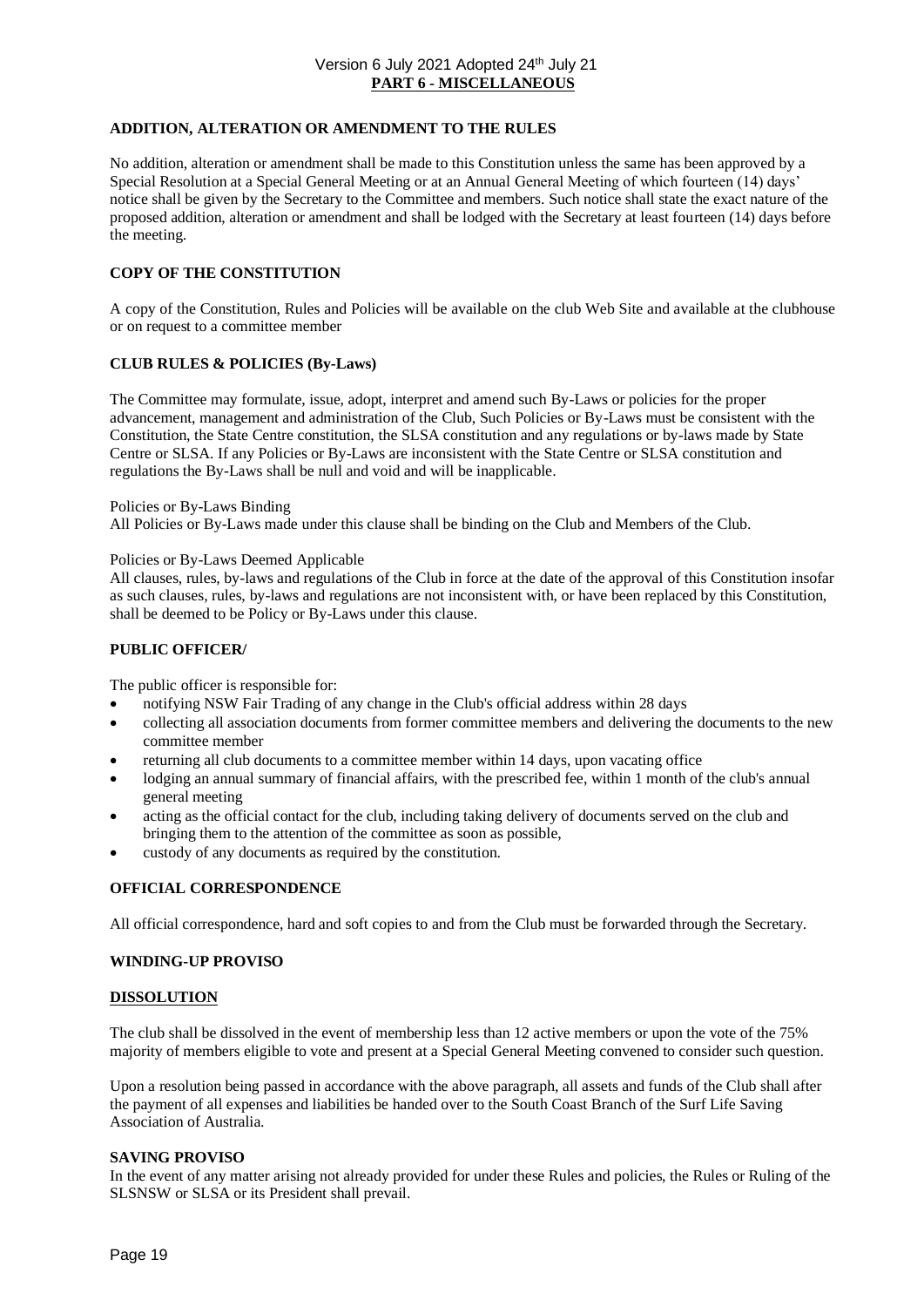# **ATTACHMENT 2**

## **Order of Business for meetings**

# **Order of business for Committee Meetings shall be:-**

- (a) Acceptance of previous minutes
- (b) Business arising out of Minutes.
- (c) Apologies.
- (d) Correspondance.
- (e) Finance.
- (f) Co-ordinator's and Delegates Reports.
- (g) Motions of which due notice has been given.
- (h) General Business.

## **Order of business for Annual General Meetings shall be:**

- (a) Acceptance of previous Minutes.
- (b) Business arising out of Minutes.
- (c) Apologies.
- (d) Correspondence.
- (e) Presentation of Annual Report and audited Financial Report.
- (f) Notices of motions to amend constitution or where due notice has been given
- (g) Election of new Committee members.
- (h) General Business.

# **RULES OF DEBATE**

- (i) Any member desiring to speak shall indicate or stand up and shall address the Chairman respectfully
- (j) A member who formally seconds a motion or amendment may address the meeting in support at a subsequent stage of the debate.
- (k) No member shall use offensive or unbecoming words.
- (l) The mover of a motion shall not occupy more than five minutes, nor any other speaker more than three minutes. The meeting may by resolution, without debate, grant extension of time to any speaker.
- (m) No speaker shall digress from the subject under discussion and impute improper motives and all personal reflections on members shall be deemed disorderly.
- (n) No member shall interrupt another while speaking except on a point of order.
- (o) Any member during the debate may raise the point of order, when the member then speaking shall refrain from speaking until the point of order has been decided. The member raising to the point of order shall state concisely the point and the Chairman, without further discussion, shall give a ruling.
- (p) It shall be competent for any member to move a motion of dissent from the Chairman's ruling. The mover of the motion of dissent shall concisely state their point. The Seconder and the Chairman only may speak on the motion.
- (q) A member may move the adjournment of the debate. If the motion be resolved in the negative, the mover shall not be allowed to again speak on the question under debate. If the motion be resolved in the affirmative, the mover shall have the right of resuming the debate
- (r) at the ensuing meeting. No member shall move the adjournment at the end of their speech.
- (s) At any time during the debate, any member may without notice move "that the question be now put" and such motion, being duly seconded,
- (t) shall then be put without debate. If carried, the question shall be put to the vote, if lost, the debate shall proceed.
- (u) An amendment may be moved on any original motion. The Chairman shall first put the amendment to the meeting and, if carried, it shall be declared to embody the decision of the meeting superseding the motion. When an amendment has been decided, a further amendment may be moved which, if carried, shall in turn supersede the motion. If there be no amendment, the original motion shall be put after the mover has replied.
- (v) The Chairman shall refuse to receive any amendments, which are a direct negative.
- (w) The Chairman shall have only a casting vote at any meeting.
- (x) In the event of any matter being brought before any General or Management Committee Meeting which affects the Chairman of the meeting, or in which they may be interested, the chair shall be vacated and the meeting shall elect a Chairman "Pro Tem" until such matter has been decided.
- (y) Voting shall be by the voices or show of hands at the request of any member.
- (z) The Chairman may appoint members to assist in counting a vote by show of hands or division or at a secret ballot.
- (aa) The mover of an original motion must obtain the permission of the Seconder and the approval of the meeting before making any alteration to the wording of the motion.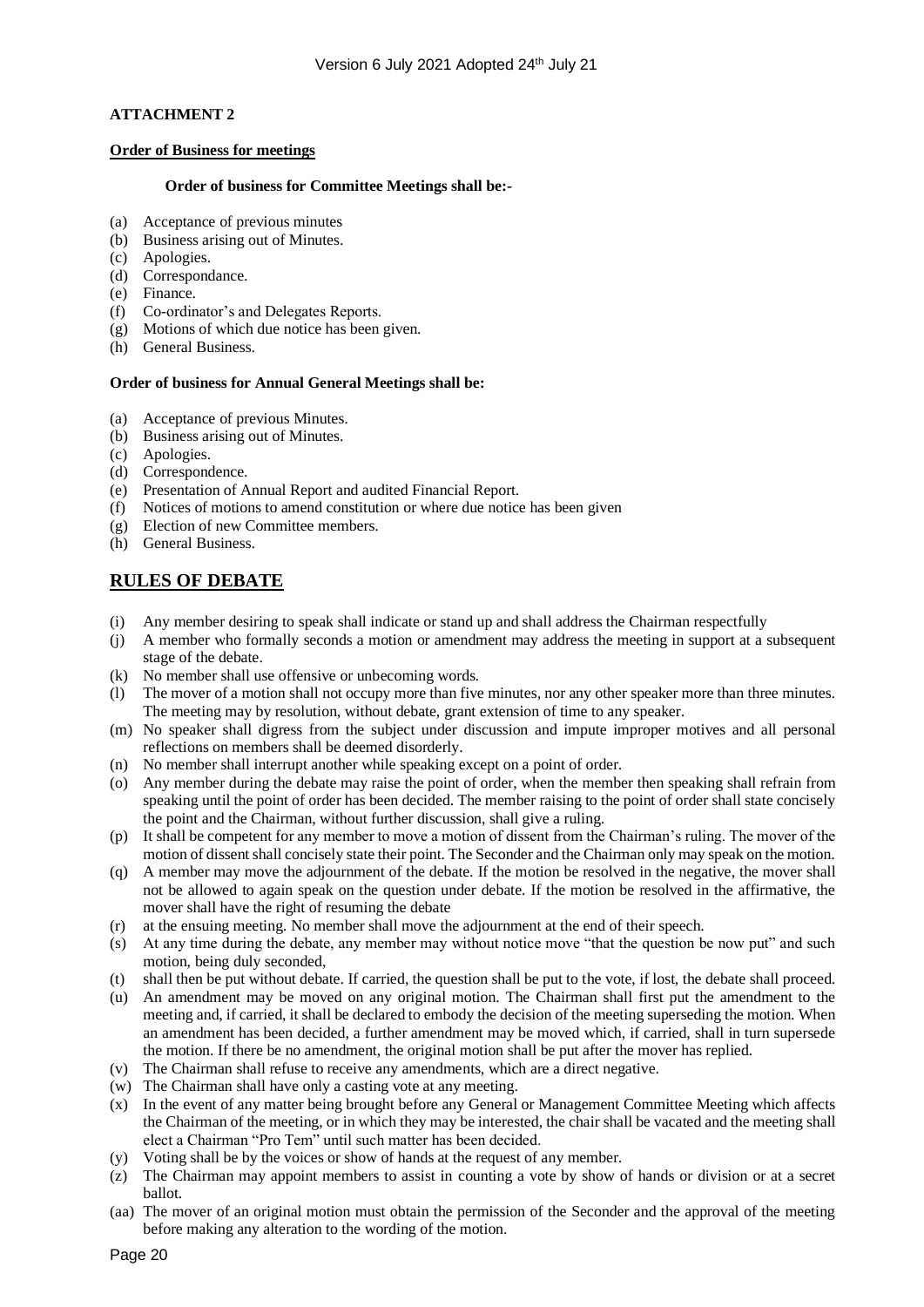- (bb) An amendment having been moved, it shall not be competent to move any further amendment, but notice may be given of intention to move such further amendment when the previous amendment has been disposed of. Only one amendment can be considered at the same time.
- (cc) In the absence of the President or Vice President the next senior Executive member shall become Chairman of any meetings

**Date of last review July 2021 Adopted at AGM held 24th July 2021**